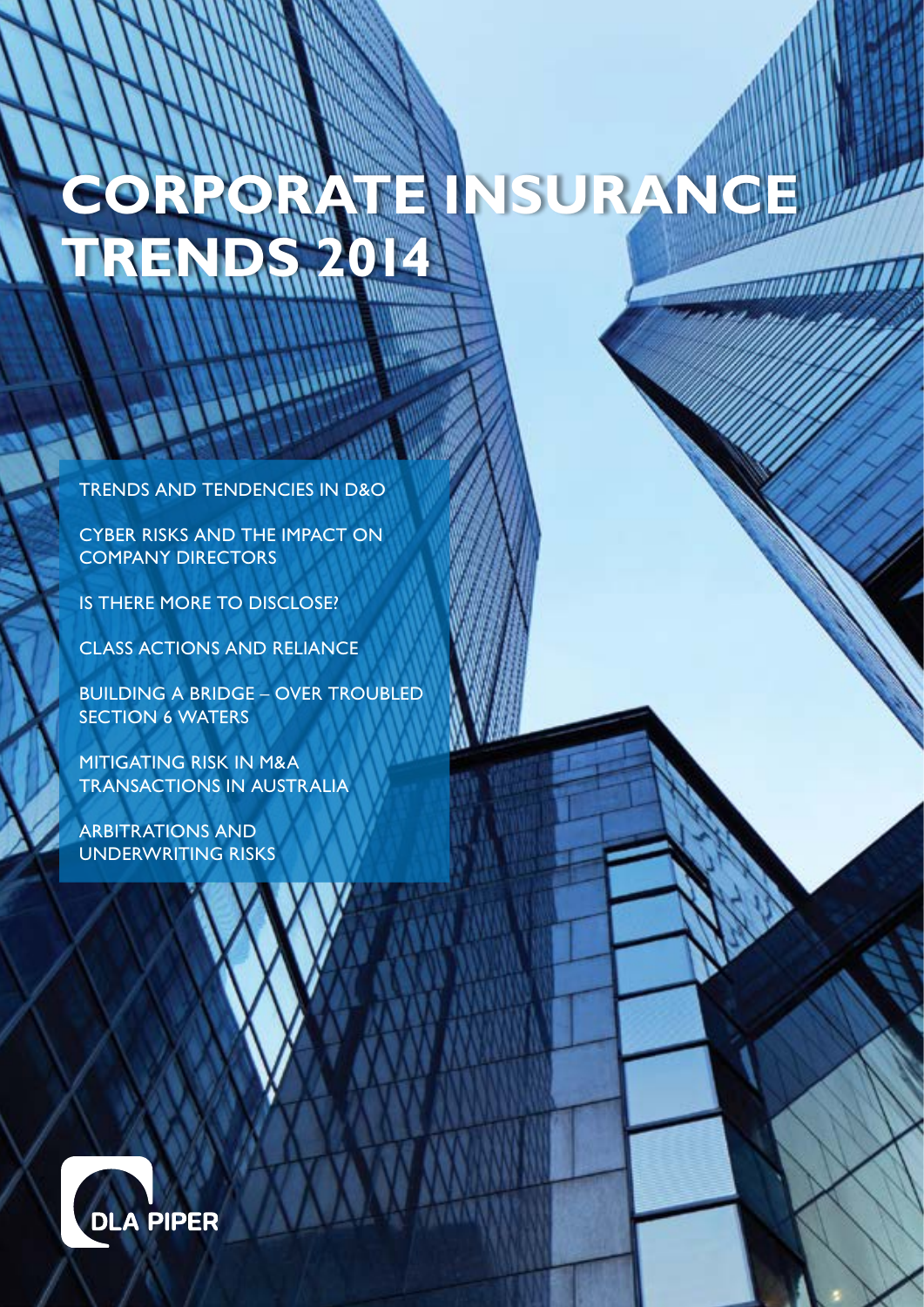# **CONTENTS**

| <b>OVERVIEW</b><br>03                                                                               |
|-----------------------------------------------------------------------------------------------------|
| <b>TRENDS AND TENDENCIES IN D&amp;O</b><br>04                                                       |
| CYBER RISKS AND THE IMPACT ON COMPANY DIRECTORS<br>06                                               |
| IS THERE MORE TO DISCLOSE?<br>08<br>Changes to the duty of disclosure                               |
| <b>CLASS ACTIONS AND RELIANCE</b><br>10<br>Learning from the US "fraud on the market" theory        |
| 12<br><b>BUILDING A BRIDGE</b><br>Over troubled section 6 waters                                    |
| MITIGATING RISK IN M&A TRANSACTIONS IN AUSTRALIA<br>14<br>Warranty & indemnity insurance            |
| 16<br><b>ARBITRATIONS AND UNDERWRITING RISKS</b><br>How well do you know your insured's agreements? |
| <b>KEY INSURANCE CONTACTS</b><br> 8                                                                 |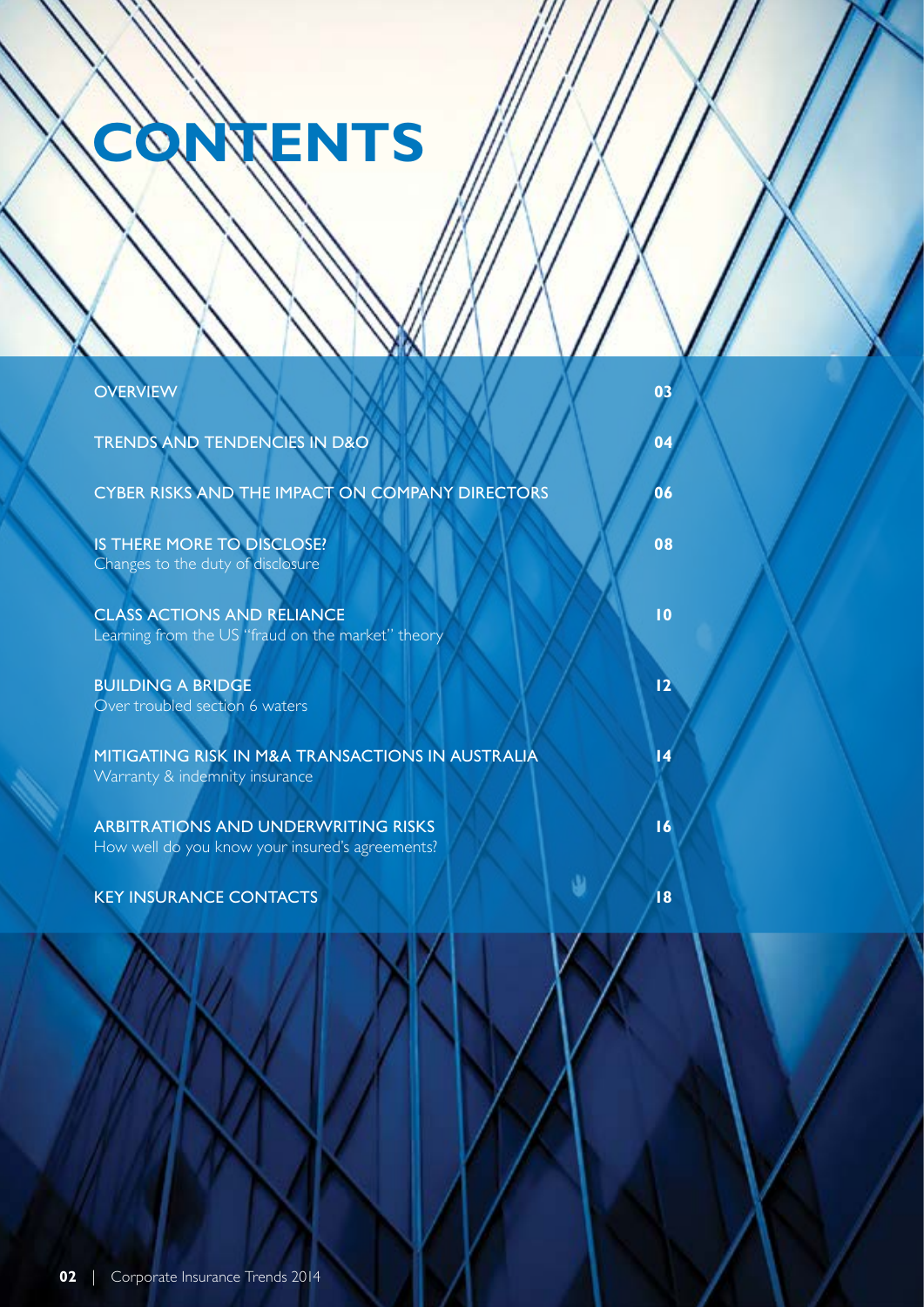## **OVERVIEW**

Although we are seeing the tail end of many of the claims which arose from the Global Financial Crisis, the sophisticated plaintiff's bar and ever-developing class action landscape means that companies and their officers will continue to experience an active and dynamic risk landscape.

We are delighted to bring you a collection of articles highlighting some trends and key issues for financial lines insurers and their insureds in 2014.

In this publication, we highlight D&O trends, including the potential impact for directors of cyber liability, and we examine the issue of reliance in the context of class actions. We also consider changes to the duty of disclosure and the underwriting risks associated with arbitration agreements.

Finally, as merger and acquisition activity increases, buyers and sellers to transactions are increasingly looking to shifting the risks of those transactions to their insurers. Our article on "Mitigating Risks in M&A Insurance" sets out a snapshot of common issues we identify in these transactions, advising both the parties to the transaction but also their warranty & indemnity insurers.

*f* $\bullet$  **We are Australian insurance law experts, operating one of the largest insurance practices in Australia. We have access to the resources of the world's largest business law firm, a firm with a focus on the insurance sector. In our areas of expertise, no one will have the knowledge or resources to be better.** 

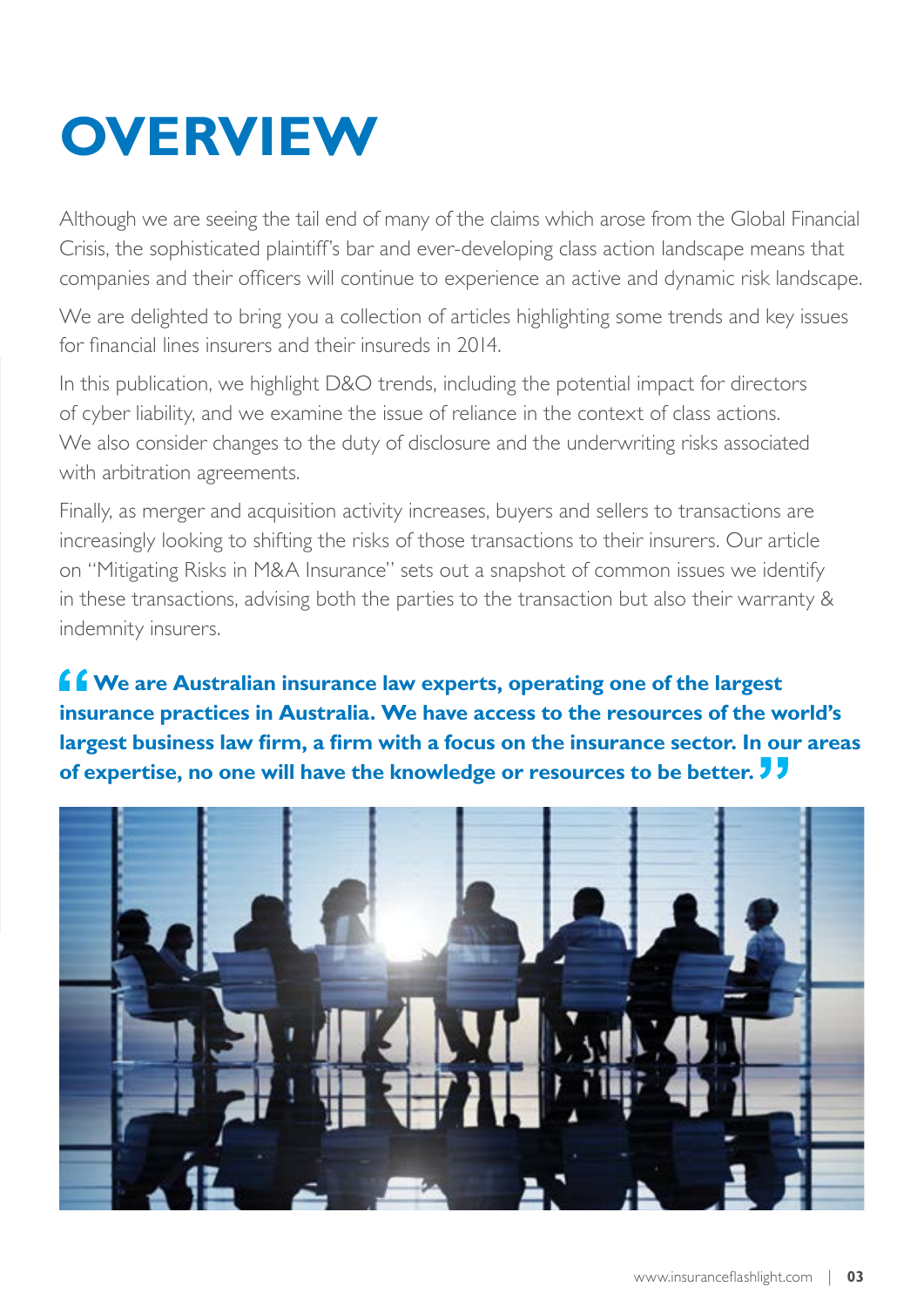### **TRENDS AN in D&O**

By Sarah Fountain (Melbourne), James Morse and Jacques Jacobs (Sydney)

There is a remarkable interplay between the expectations that are placed on directors, and the potential for directors' business making decisions to be negatively impacted by the fear of liability. In this article, we look at what is shaping – and will continue to shape – that interplay, particularly following the global financial crisis.

#### **Regulatory risk**

The penalties being imposed by courts now are higher than they have been. For example, in *ASIC v GE Capital Finance Australia* [2014] FCA 701, the parties agreed a penalty of \$1 million, but the Federal Court considered that was inadequate and imposed a higher penalty of \$1.5 million. Likewise, in *ASIC v Newcrest Mining Limited* [2014] FCA 698, penalties totalling \$1.2 million were agreed by the parties as appropriate and imposed by the Court. These were the highest penalties ever imposed for breaches of continuous disclosure requirements.

Companies and directors will not get a reprieve anytime soon. We expect this trend of imposing harsher penalties will continue, particularly if the Government adopts the recommendations in the Senate Economics References Committee's recent report on the performance of ASIC (which noted that the current civil penalties are insufficient and proportionately low given the seriousness and impact of civil penalty matters, particularly when compared with penalties available in other jurisdictions and to other Australian regulators).

Of course one cannot ignore the potential impact of the Federal Government's focus on de-regulation and budget cuts (ASIC's budget for 2014-15 has been cut by 12 percent and the ATO is expected to lose more than 2,300 staff). However, to our mind, whilst such changes will place increased pressure on resources involved in regulatory investigations and enforcement, we do not expect a drastic reduction in overall regulatory activity, particularly given that there is – and will continue to be – increased cooperation and information sharing between regulatory bodies, both nationally and internationally.

#### **Employment practices liability (EPL) risks**

If you are a director, the mere mention of EPL is probably enough to send shivers down your spine. The experience of the last few years suggests that, if a company has not been subject to an EPL claim, it probably knows one that has. Whilst this past experience may lead some people to think that EPL risks are now "overcooked", we do not share that view.

Australia is still subject to a relatively complex legislative regime that, whilst providing employees with various (and appropriate) rights, also imposes considerable obligations upon employers. In our view, the recent increase in EPL claims is not solely due to a growing incidence of breaches by employers, or an increase in the severity of breaches. Rather, we see the increase in EPL claims being predominately due to employees having an increased awareness of their rights and their employer's obligations, whether through the publicity of disputes or through educational programs run by regulators and industry bodies. This view is supported by the fact that most EPL claims still involve a relatively low quantum.

As public awareness continues to increase, and until such time as the present economic uncertainty subsides, an increase in the frequency of claims is still expected. However, we do not expect to see a drastic increase in the quantum of such claims, at least in the near future.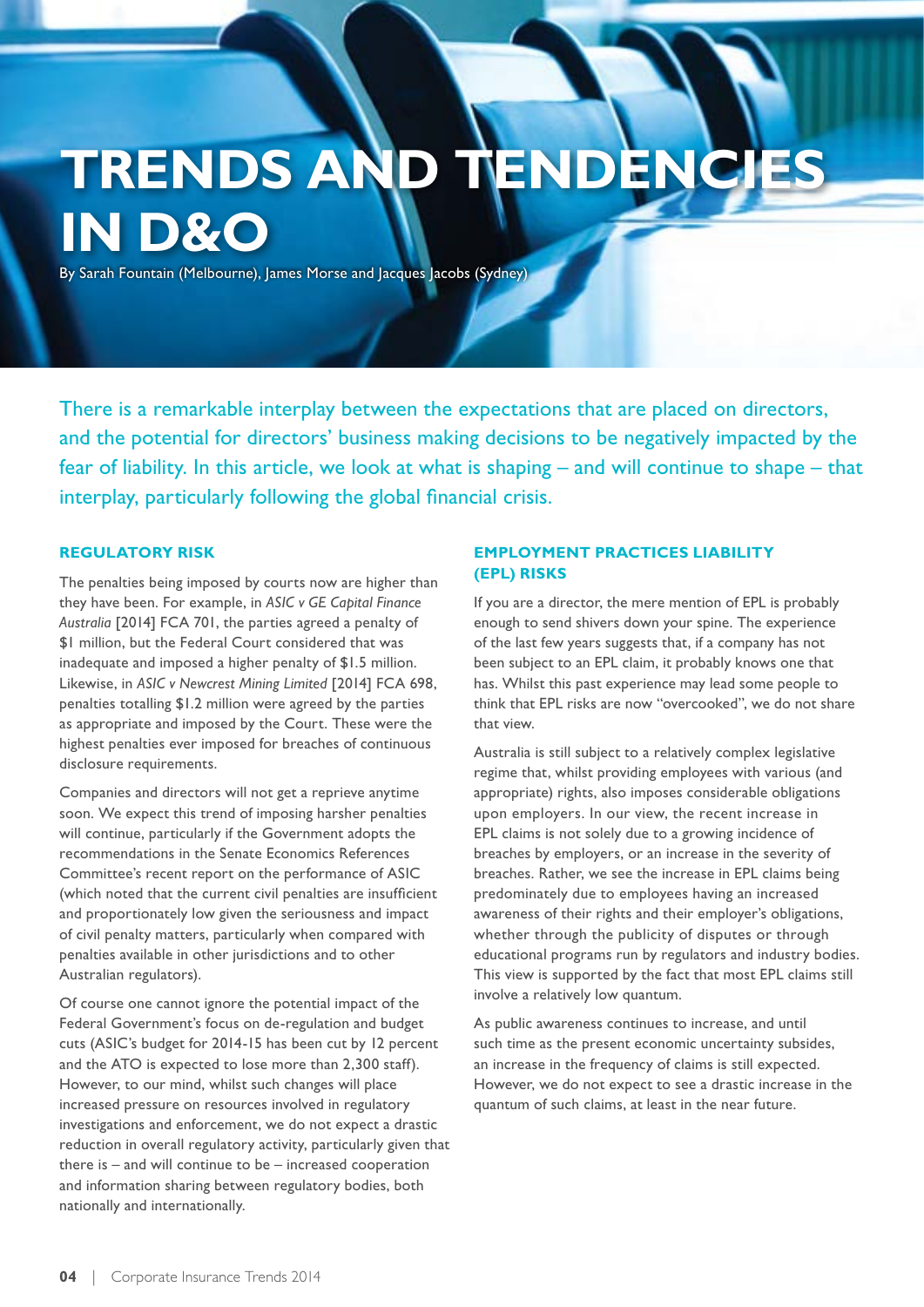#### **Cyber risks**

If a company's directors are not asking the right questions or doing enough to ensure the security of data and minimise the risk of cyber attacks, they may be at risk of personal liability in the event of a cyber attack. Indeed, in the same way that a lack of accounting knowledge on the part of a director was no defence in *ASIC v Healey* (2011) 196 FCR 291, lack of technological knowledge is unlikely to be a defence to a claim arising out of a cyber attack.

We are now seeing directors take proactive steps to gain a reasonable working understanding and appreciation of cyber risks, and talking about these risks at board level. They are well aware that they do not know all the answers, but they are making sure that they know the right questions to ask relevant people within their business and their advisers, and to ensure that adequate steps are being taken to address those risks.

We expect that directors will continue to improve the depth and breadth of their knowledge around cyber risks. Whilst there is a noticeable increase in publically available information on the topic, we are increasingly seeing directors actively seek out specific advice with respect to those cyber risks that are explicitly relevant to their business operations, and the best way to manage those risks. There is little doubt that this will continue, and will increase significantly once a few of the high profile cyber claims are litigated.

#### **Climate change risks**

Australia's carbon tax may have been abolished but that does not mean companies can ignore climate change. Climate change is one of the most significant emerging risks facing businesses, and will affect all business in the future, whether directly or indirectly.

For example, a company that is heavily reliant on water but fails to adequately assess those risks and implement appropriate strategies, could face action by its shareholders. It is also easy to see how such an action could extend to the directors of the company for alleged breaches of director's duties. It is only a matter of time before shareholder class actions resulting from a company's failure to take adequate measures to protect against climate change become relatively commonplace.

Whilst we are therefore seeing an increased awareness amongst directors of the risks of climate change on their companies, we also expect that insurers will start asking questions about their insured's climate change policies. Indeed, Lloyd's has recently called on insurers to take into account climate change when looking at risks. It will therefore not be long until the responses to such questions drastically affect premiums and, potentially, whether cover is even available.

#### **Class actions**

Now that the claims based on the immediate effects of the global financial crisis have largely worked their way through the system, we expect that the subject matter of class actions will change from securities-based litigation, to a broader scope of claims, including in relation to the areas identified above.

Yet such broader claims will cause additional problems for those funding or bringing the proceedings, including how to properly identify the relevant class(es) of persons. Indeed, this issue is already raising its head with respect to the potential class actions against banks and financial advisors, arising out of allegedly poor financial advice – given across a variety of products, to numerous persons, in a number of different ways and at various times.

These and other issues are therefore causing certain proponents within the industry to support a comprehensive reform of class action litigation in Australia. However, whilst the push for class action reform remains alive and well, the movement has not yet produced any real fruit – and, given the current political stance on the issue, we do not expect that it will, at least in the near future.



**Toby Barrie** Partner **T** +61 8 6467 6029 toby.barrie@dlapiper.com



**Jacques Jacobs** Partner **T** +61 2 9286 8284 jacques.jacobs@dlapiper.com



**Drew Castley** Partner **T** +61 7 3246 4097 drew.castley@dlapiper.com



**David Leggatt** Partner **T** +61 3 9274 5473 david.leggatt@dlapiper.com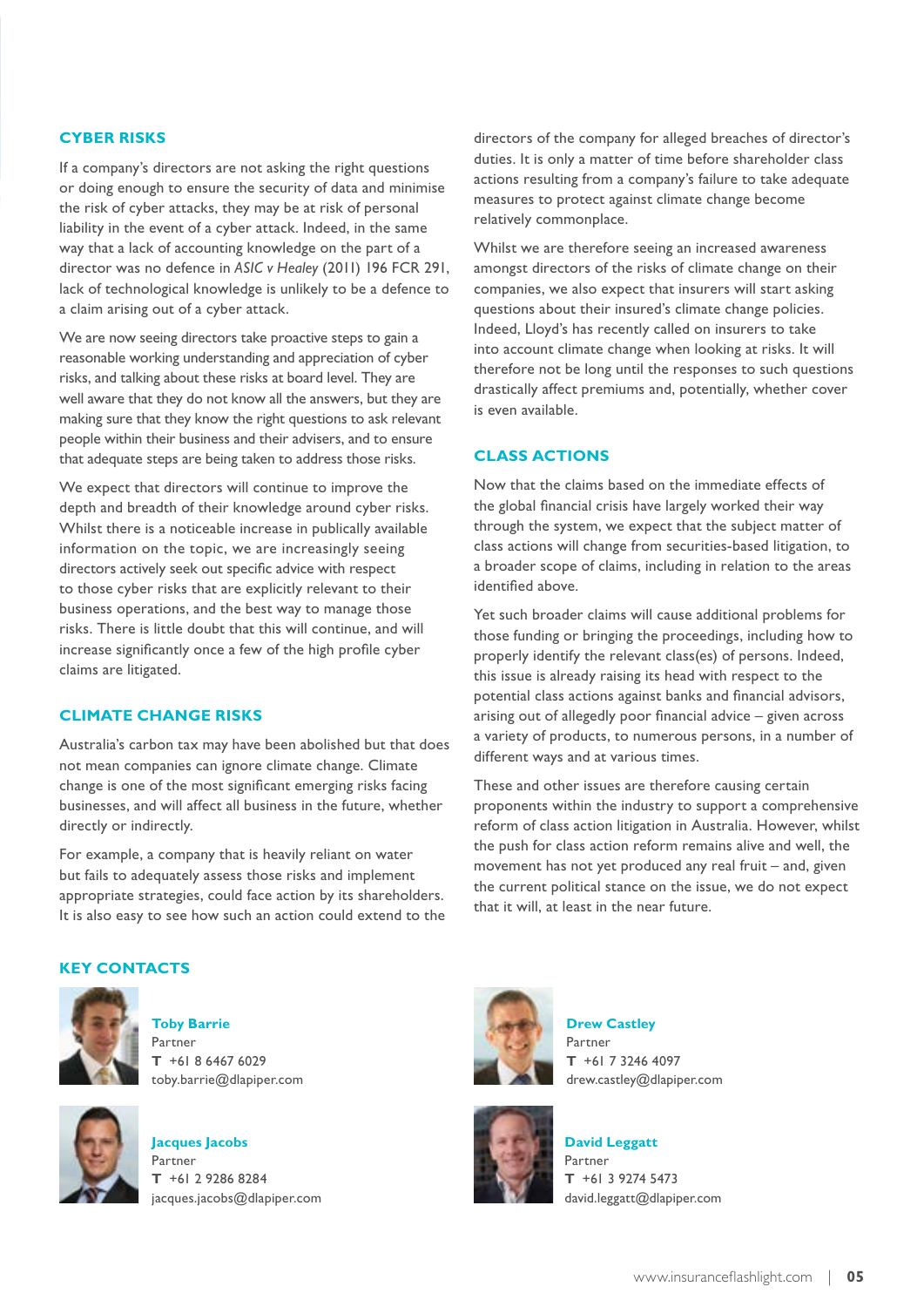## **Cyber Risks and THE IMPACT ON Company Directors**

By Jacques Jacobs and Nitesh Patel (Sydney)

Cyber risk and data integrity should be a key consideration of corporations' risk management strategies and boards of directors are expected to take responsibility. Recent suits against directors demonstrate how the failure of directors to implement appropriate privacy and risk management policies are being scrutinised and being cast as breaches under traditional duties imposed on directors, such as continuous disclosure duties and duties of care and diligence.

The recent derivative action commenced by a shareholder in the district of New Jersey (USA) against certain directors and officers of Wyndham Worldwide Corporation (Wyndham) epitomises the "new frontier" of claims against directors arising from cyber-attacks and data breaches.

The Wyndham action arises from three data breaches between 2008 and 2010 and follows a Federal Trade Commission (FTC) investigation into the breaches where it is alleged the Company failed to maintain reasonable and appropriate data security for consumers' sensitive personal information in breach of the *Federal Trade Commission Act.*

It is believed that over 600,000 payment records were stolen due to the breaches, many of which were exported to a domain registered in Russia and used to allegedly accumulate fraudulent charges in excess of US\$10 million.

The lawsuit relevantly alleges that directors and officers failed to take reasonable steps to maintain appropriate data security measures to protect sensitive consumer information, ensure that the company and its subsidiaries implemented adequate information security (privacy) policies and ensure that its management system server used up to date and properly configured operating systems and software.

In addition to the above, shareholders and customers who relied on privacy policies that were not properly implemented may resort to misleading and deceptive conduct legislation, such as the *Australian Consumer Law.*  Of significant concern for directors is the potential ease by which such actions may be brought. The Wyndham derivative action was brought shortly after the recent decision issued by the U.S. District Court in *FTC v. Wyndham Worldwide Corp*, where the Court confirmed the FTC's authority to investigate and prosecute companies that fail to protect consumers' privacy by failing to maintain appropriate data security standards. Similar powers have been afforded to the Privacy Commissioner under the Australian Privacy Principles (APP), which came into force on 12 March 2014 and govern privacy and data protection throughout Australia.

Past experience in other areas show that potential litigants may "piggy back" off the findings by these government agencies, which will provide them with evidentiary ammunition regarding data and privacy policy failures by companies to launch any actions.

Cyber resilience and associated risk management (including insurance) will become an increasingly important item on the agenda of Boards of directors. Directors need to take active steps to ensure that robust privacy and data protection policies are in place and also are being actively implemented to protect themselves from future litigation arising from a data breach.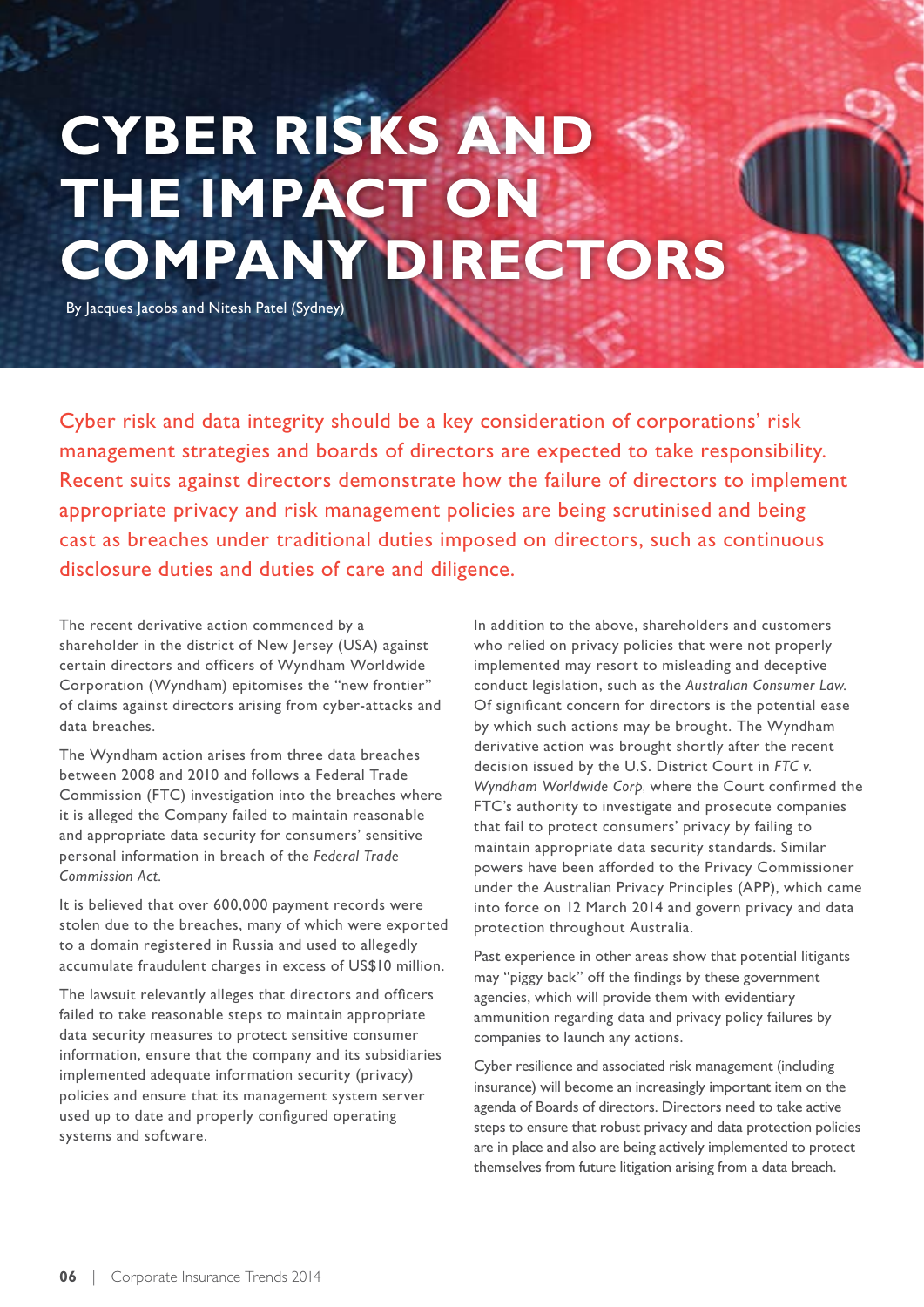

However, a critical aspect of a Board's risk management function is to ensure adequate insurance policies are in place to manage a company's risk. It will be important to ensure that any insurance policies cover the cyber risk to directors personally, but also the risks faced by the company itself.

In terms of their personal liability, directors have traditionally relied on D&O policies to respond to claims against them. It is important that they understand the limitations of cover afforded by some D&O policies for cyber claims. This of course will depend on the terms of the policy.

Companies and directors must be aware of exclusions and endorsements in their D&O policies and need to ensure it provides adequate cover for claims arising from data breaches and cyber-crime. For example, some policies exclude significant risks, such as claims arising from hacking.

Most traditional policies will not protect a company from the risks associated with a data breach and/or cyber-crime incident. Insurers have introduced cyber policies to fill this void, which can include cover for penalties by government

agencies, investigation/incident response costs, notification costs, third party claims against the company and business interruption.

Cyber policies have been designed to be flexible as Insurers have recognised that the nature and scale of the exposure faced by each company can differ significantly. A company's risk profile is intimately connected with the industry a particular company is involved in and its business model. To maximise a company's cyber resilience, it is important to ensure that relevant insurance policies are tailored specifically to the cyber risks that it faces. For example, online retail sales companies holding credit card information need greater cover than accounting firms with online access to their systems.

All this points to a need for Boards of directors to be intimately aware of their company's risk management policies around data protection and privacy. This includes ensuring that it has appropriate insurance policies in place that specifically address their company's risk profile.

Directors will turn to their insurers and brokers to assist them in identifying the specific risks their company is exposed to and then designing and tailoring their insurance policy programmes to maximise their company's cyber resilience.



**Alec Christie** Partner **T** +61 2 9286 8237 alec.christie@dlapiper.com



**Jacques Jacobs** Partner **T** +61 2 9286 8284 jacques.jacobs@dlapiper.com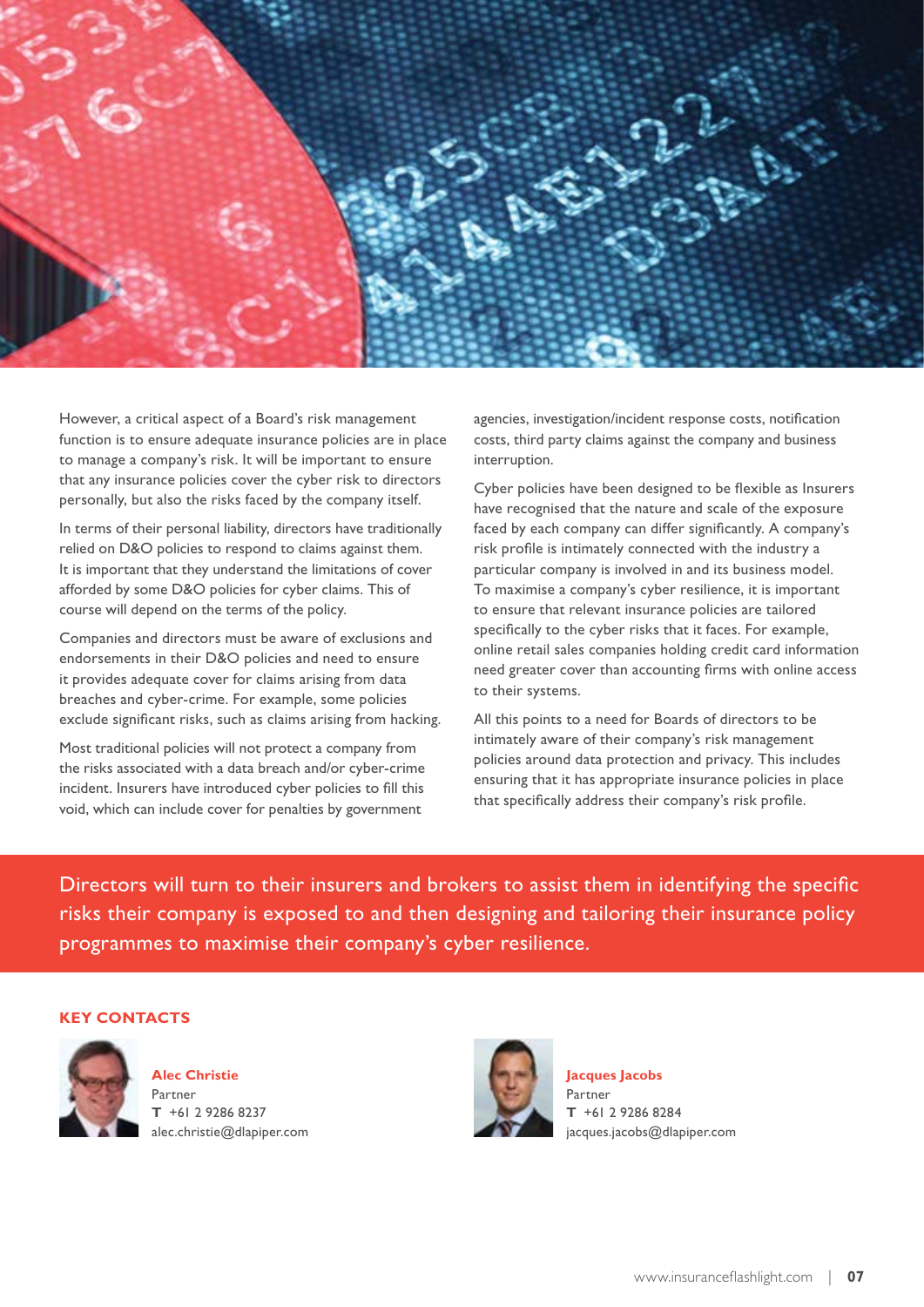### **Is there more to disclose?** CHANGES TO THE DUTY OF DISCLOSURE

By Sophie Devitt (Brisbane)

There has been a history of promised amendments to the *Insurance Contracts Act 1984* (Act) since the government announced a comprehensive review of the Act in September 2003. This included the drafting of the *Insurance Contracts Amendment Bill 2010* which never made it past the House of Representatives due to the 2010 election.

Other than the introduction of a standard "flood" definition, it was not until 2013, when the government reintroduced the amendments contained in the 2010 Bill (with some refinements) by way of the Insurance Contracts Amendment Bill 2013 (Amendment Bill 2013) that we witnessed significant proposed changes to the Act.

The Amendment Bill 2013 was passed by parliament on 20 June 2013 and received royal assent on 28 June 2013 becoming the *Insurance Contracts Amendment Act 2013* (Amendment Act 2013).

The amendments introduced by the Amendment Act 2013 include changes to the general duty of disclosure and the duty of disclosure for "eligible contracts" (Disclosure amendments). The aim of the amendments is to make it easier for consumers to understand and comply with the duty especially at renewal of household/domestic insurance contracts. The question is whether these amendments will have the desired impact.

The amendments seek to recognise the critical importance of the disclosure provided by a prospective insured to the insurer's assessment of whether it will accept the risk and offer terms and whether to offer renewal terms.

It is useful to look at the mechanics of the Disclosure amendments to understand their likely impact on the insured and the insurer.

Part IV of the Act sets out the statutory code for the duty of disclosure for policies of insurance caught by the Act. The Act distinguishes between "eligible contracts" and other contracts of insurance. The amendments primarily impact upon "eligible contracts."

The classes of insurance that fall within the definition of "eligible contracts" are:

- motor vehicle;
- home buildings;
- home contents;
- sickness and accident;
- consumer credit; and
- travel.

Regulation 2B of the *Insurance Contracts Regulations* allows an insurer to opt-in to the "eligible contracts" disclosure obligations on new business by informing the insured before the policy commences of the nature and effect of section 21A of the Act.

Traditionally insurers have focussed on the risk at the time the policy is first incepted as there was no distinction between an "eligible contract" and other contracts of insurance upon renewal. The general duty of disclosure applied upon renewal. The amendments to section 21A and the introduction of section 21B will refocus the insurer in terms of protecting their rights throughout the life of the policy.

The changes to section 21A and the introduction of section 21B is premised on the fact that insurers have a mature understanding of the risks they are insuring in these classes of insurance and can easily identify the information that is of critical importance to their assessment of the risk. Insurers will no longer be permitted to ask "catch all" questions for "eligible contracts."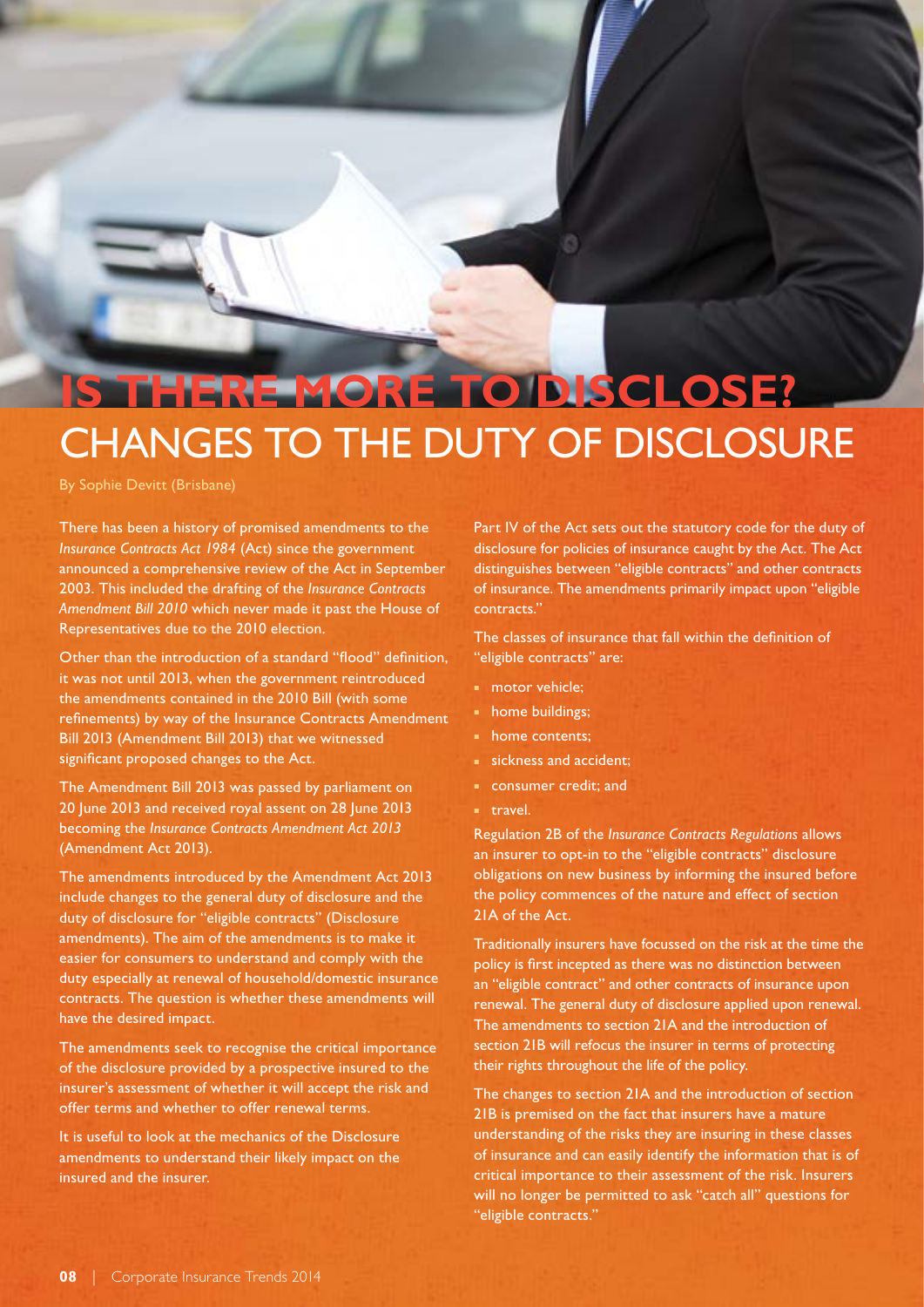It also reflects a public policy position that the insurer is the best placed party to the contract of insurance to understand and know these risks.

Section 21B introduces a similar process to section 21A for renewals. On renewal, an insurer will have the option of asking specific questions of the insured or seeking confirmation of any matter previously disclosed by the insured in relation to the contract. If the insurer does neither, it will be deemed to have waived the duty of disclosure with respect to the renewal. This does not waive the duty with respect to an earlier non-disclosure.

If an insured does not correct information it has been asked to confirm at the time of the renewal then it will be deemed the information is correct. If this is not the case then the insurer will have remedies available to it under the Act.

An insurer will need to be more proactive on renewal of an "eligible contract" if it wishes to protect its remedies for non-disclosure. This will likely mean changes in the insurer's processes to comply with these amendments.

The Disclosure amendments will apply for new policies written from 29 December 2015 and for renewals from 29 December 2015. However, there are transition arrangements which allow insurers to opt-in to section 21B by informing the insured of its effect and application to the policy.

The Explanatory Memorandum for the Amendment Bill 2013 states the purpose of the amendments is to clarify the duty of disclosure for both the insured and the insurer. We consider the changes introduced, particularly with the introduction of section 21B, do provide an insurer with a clearer process to hold an insured accountable for failing to meet the duty of disclosure. However, we expect the interpretation of these amendments will be strict and as such, the insurer will need to comply strictly with the notice requirements so as not to restrict its remedies for non-disclosure.

The insurer does not have an obligation to give the notices if a broker is acting on behalf of the insured. This creates a heightened risk to the broker if they do not specifically clarify with the insured any changes from previous information provided to the insurer and confirmation sought from the insurer.

The risk to the insurer is asking specific questions upon inception of an "eligible contract" but failing to either confirm the information provided upon renewal or to ask further questions at renewal leading to the insurer waiving the duty of disclosure and extinguishing its rights for innocent nondisclosure. These changes do not impact upon the insurer's rights with respect to fraudulent non-disclosure.

#### **Key Contacts**



**Sophie Devitt** Partner **T** +61 7 3246 4058 sophie.devitt@dlapiper.com

#### **GENERAL DUTY OF DISCLOSURE**

There have also been changes to the general duty of disclosure which includes the mixed subjective/objective test to clarify what information must be provided. The changes introduce a list of non-exhaustive factors to determine whether a reasonable person would know the matter to be relevant to the insurer.

The existing test is as follows:

- (1) Subject to this Act, an insured has a duty to disclose to the insurer, before the relevant contract of insurance is entered into, every matter that is known to the insured, being a matter that:
	- (a) the insured knows to be a matter relevant to the decision of the insurer whether to accept the risk and, if so, on what terms; or
	- (b) a reasonable person in the circumstances could be expected to know to be a matter so relevant.

#### The changes to section 21(1)(b) are as follows:

- (1) Subject to this Act, an insured has a duty to disclose to the insurer, before the relevant contract of insurance is entered into, every matter that is known to the insured, being a matter that:
	- (a) the insured knows to be a matter relevant to the decision of the insurer whether to accept the risk and, if so, on what terms; or
	- (b) A reasonable person in the circumstances could be regarded to be a matter so relevant, having regard to factors including, but not limited to:
		- the nature and extent of the insurance cover to be provided under the relevant contract of insurance; and
		- ii. the class of persons who would ordinarily be expected to apply for insurance cover of that kind.

The exposure draft of the *Insurance Contracts Amendment Regulation 2014 (No. 1)* sets out the new general duty of disclosure notice to be provided to an insured. Significantly there is no reference to the two factors listed in section  $21(1)(b)(i)$  and (ii). At best these factors are a guide.

We do not expect these amendments will cause a significant shift in the application of the general duty of disclosure unless there are substantial changes to the proposed notice set out in the exposure draft.

The Disclosure amendments outlined above will have an impact on the renewal of "eligible contracts" and it is critical for insurers to have processes in place that minimise the risk of waiving the duty of disclosure and limiting their remedies for non-disclosure.



**Samantha O'Brien** Partner **T** +61 7 3246 4122 samantha.obrien@dlapiper.com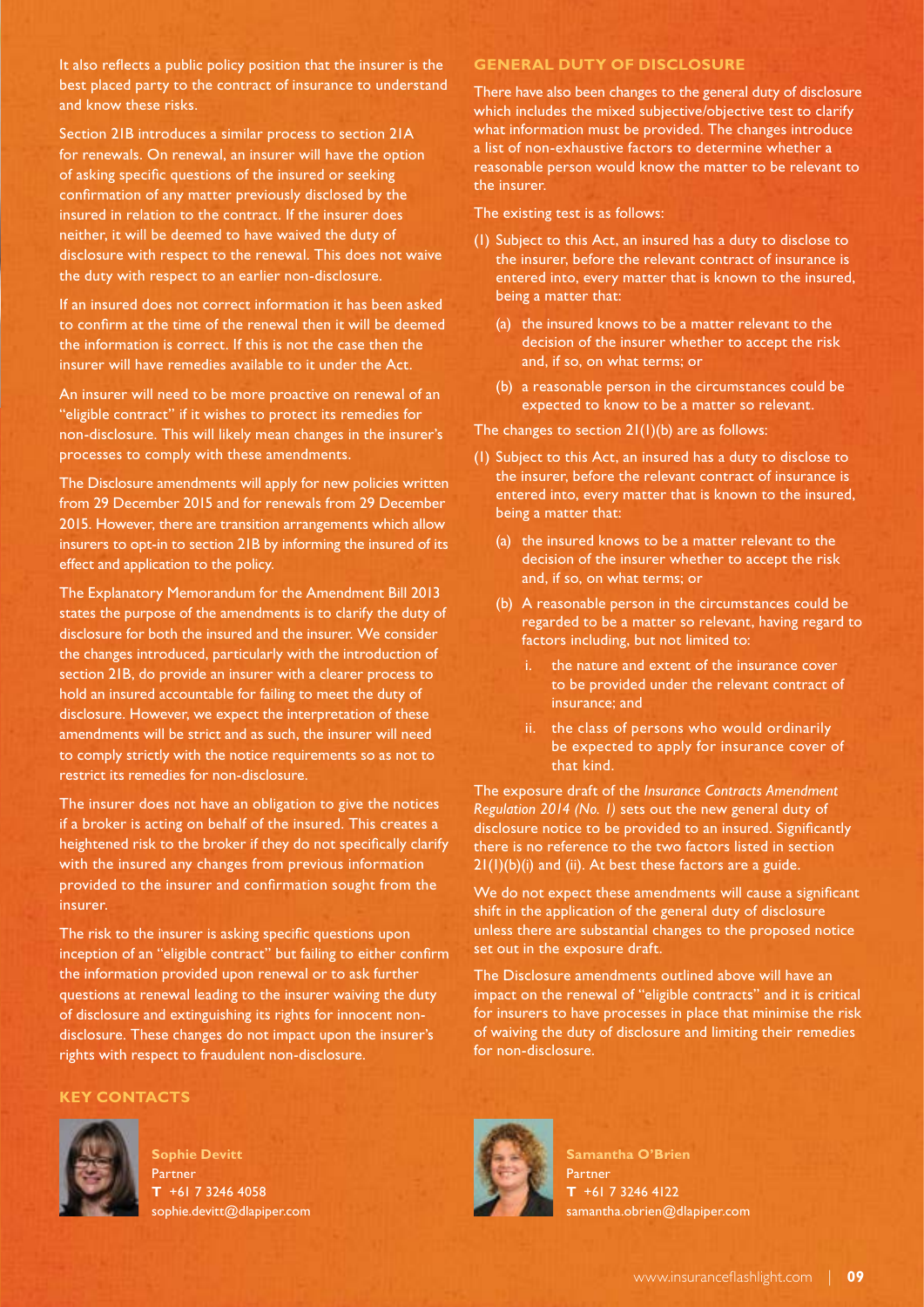## **Class actions and reliance learning from the US "fraud on the market" theory**

By Naomi Miller (Melbourne)

Since the decision of the US Supreme Court in *Basic Inc v Levinson* (Basic) in 1988, plaintiffs in US shareholder class actions have relied on a "fraud on the market" presumption of reliance. Under this presumption, members of the class do not need to prove that they individually relied upon a misleading statement or conduct, but merely that the market was distorted by that alleged information.

All eyes have been on the US Supreme Court again, who were recently asked to reconsider the "fraud on the market" principle. On 23 June 2014, the Court handed down a decision in *Halliburton Co et al v Erica P. John Fund Inc* (Halliburton), in which the presumption was upheld 6:3.

However, procedural amendments were introduced, to allow the presumption to be rebutted at the pre-certification stage of a class action. This will arguably make it harder for US shareholder class actions to proceed.

The Supreme Court's intervention dovetails with the current approach of Australian Courts to reliance, under which generalised, indirect forms of reliance by class action plaintiffs have largely been rejected. There remains room at the margins for novel arguments in relation to indirect causation, and some Australian plaintiffs may take comfort from the US Supreme Court's refusal to wholly overturn the "fraud on the market" theory.

#### **The Basic presumption**

US securities legislation prohibits making a material misstatement or omission in connection with the purchase or sale of any security. While there is no express cause of action established, an implied private cause of action exists. One of the requirements that must be made out is reliance.

In *Basic*, the US Supreme Court changed the landscape of shareholder class actions, by accepting that the market price of shares reflects all publicly available information, including any misrepresentations. Therefore, to prove reliance, a plaintiff merely had to show that:

- the alleged misrepresentations were publicly known and material;
- the stock traded in an efficient market; and
- the plaintiff traded the stock between the time the misrepresentations were made and when the truth was revealed.

Plaintiffs did not need to show that they were individually aware of the misrepresentation, or that they directly relied on it in their trading decisions.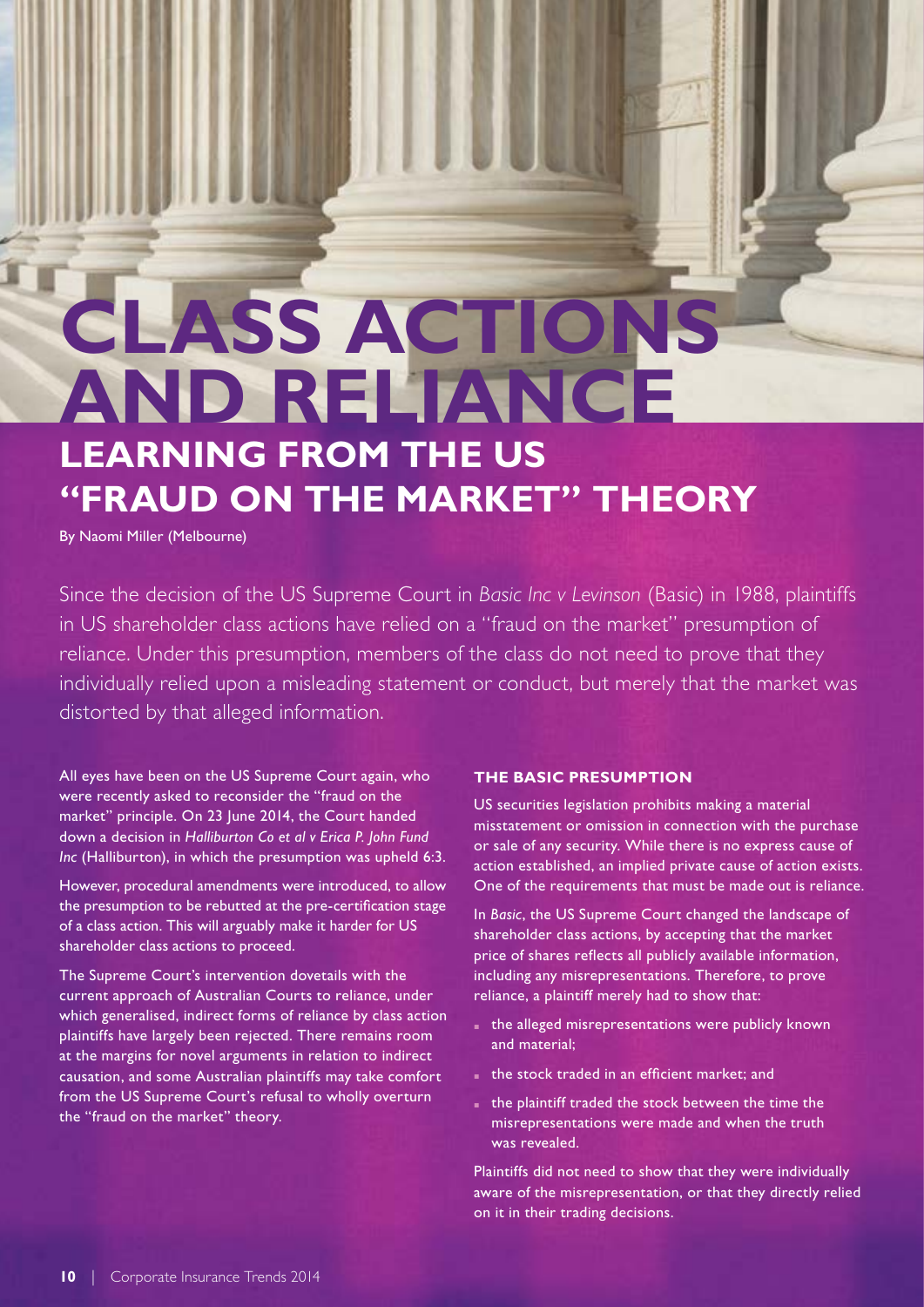#### **The Halliburton decision**

In the *Halliburton* case, the plaintiff alleged that Halliburton and one of its executives made a series of misrepresentations to inflate the price of its stock. The plaintiff alleged various violations of the *Securities Exchange Act 1934*, including that Halliburton had made misrepresentations in relation to its potential liability in asbestos litigation, its expected revenue from certain construction contracts, and the anticipated benefits of its merger with another company. Halliburton subsequently made a number of corrective disclosures, which the plaintiff contended caused the company's stock price to drop and investors to lose money.

As usual, the plaintiff relied on a "fraud on the market" approach, arguing that the market was distorted, but not putting forward direct reliance.

Halliburton called on the Supreme Court to overturn the *Basic* presumption, arguing that it was out of step with contemporary economic theory. Halliburton urged the Court to reject the notion that all investors rely on the integrity of the market price. Instead, it argued that some investors are conscious that stock may be under or overvalued, and attempt to beat the market. In this way, those investors are not susceptible to any distortion in the market. The Court rejected this argument, noting that market professionals generally consider most publically announced material statements about companies in their trading decisions.

Halliburton also sought to argue that the *Basic* presumption contravenes Congressional intent, as it allows plaintiffs to circumvent proof of reliance. The Supreme Court concluded that whilst the *Basic* presumption provides an *alternative* means of satisfying the requirement of reliance, and whilst it may be seen to lower the threshold for plaintiffs, it does not alter the scope of the cause of action as such.

#### **A procedural compromise**

Although the Supreme Court left the "fraud on the market" theory intact, it effectively modified the US process for class action certification, by finding that the *Basic* presumption can be challenged and rebutted at pre-certification stage. This means that a defendant can now take the plaintiff to task on the elements of the Basic test before the class is even constituted.

#### **Implications for Australian class actions – pushing the indirect causation barrow?**

No shareholder class action has ever gone to judgment in Australia – all have settled so far. However, it may be only a matter of time before an action is pursued to judgment, and "fraud on the market" is judicially considered in Australia.

In the Banksia class action, currently before Justice Ferguson in the Supreme Court of Victoria, debenture holder plaintiffs are attempting to push the bounds of indirect causation in a way strongly reminiscent of the *Basic* presumption. Of the 16,000 debenture holders currently said to constitute the open class, not one has come forward to say that they read or relied upon allegedly misleading prospectuses issued by Banksia and signed off by Banksia auditors.

The plaintiffs insist that they do not have to plead reliance, as the relevant provision (section 729(1) of the *Corporations Act*) is yet to be judicially considered and has (yet) to been held to require proof of reliance. Instead, the Banksia plaintiffs focus on the distortion of market information in the regional area of Victoria in which Banksia predominately operated – akin to a "fraud on the market" approach.

In numerous other decisions, such as *Digi-Tech (Australia) Ltd v Brand* (2004); *Ingot Capital Investments Pty Ltd v Macquarie Equity Capital Markets Ltd* (2008); and *Woodcroft-Brown v Timbercorp Securities Ltd* (2013), analogous indirect reliance arguments have been rejected by Australian courts. This may mean that Australian courts will give short shrift to a "fraud on the market" approach. Time will only tell.



**Toby Barrie** Partner **T** +61 8 6467 6029 toby.barrie@dlapiper.com



**David Leggatt** Partner **T** +61 3 9274 5473 david.leggatt@dlapiper.com



**Samantha Kelly** Partner **T** +61 2 9286 8032 samantha.kelly@dlapiper.com



**Kieran O'Brien** Partner **T** +61 3 9274 5912 kieran.obrien@dlapiper.com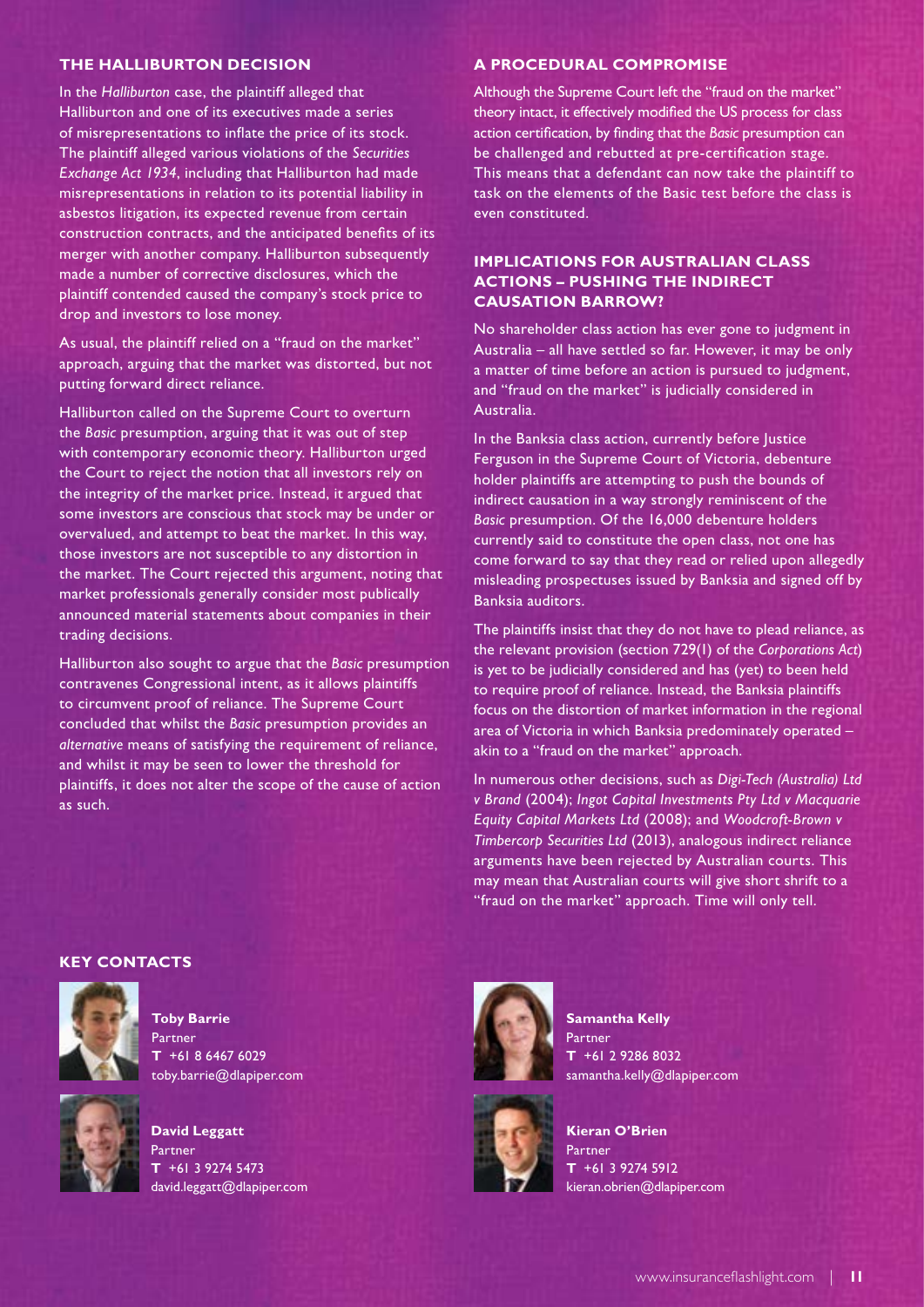### **Building a Bridge**  OVER TROUBLED Section 6 Waters

By Belinda Randall (Melbourne)

Since the watershed *Bridgecorp* decisions in New Zealand and the 2013 decision of the NSWCA in *Chubb v Moore* ([2013] NSWCA 212), there has been continuing uncertainty (and some warranted anxiety, we would suggest) amongst Australian directors and their D&O brokers and insurers regarding the efficacy of combined limit policy coverage defence costs.

Whilst the NSWCA provided some welcome comfort and certainty to the vexed "section 6" issue in *Chubb v Moore*; this decision (at the time of writing) remains subject to a special leave application, which may or may not proceed for determination by the High Court. The application was listed for hearing on 14 March 2014 and then 20 June 2014 but was stood over on both occasions. The next hearing date at the time of writing is potentially 17 October 2014. Absent a High Court finding, and in light of the highest (Supreme) Court in NZ adopting a starkly different decision to the NSWCA, insured professionals and insurers should continue to take a cautious approach to cover and be mindful of the possibility that defence costs cover *may* not be available where the amounts claimed exceed relevant limits in combined limit policies and insurance proceeds are subject to an asserted charge.

Leaving aside the legal and policy arguments surrounding the purpose and jurisdictional scope of section 6 of the *Law Reform (Miscellaneous Provisions) Act 1946* (NSW) (and its equivalent provisions in NZ, the ACT and NT), there are serious practical consequences for both Australian directors who are sued (often in multi-million dollar class actions) and D&O insurers, if the recent trend of claimants seeking to assert a section 6 charge over combined limit insurance policies continues. This trend presents a real threat (and, in our view, a costly and potentially opportunistic distraction) to the efficient and just conduct

of large scale commercial litigation involving insured parties in this country, at a time when greater streamlining and certainty is required for professionals (especially directors) who are sued and their liability insurers. The effect of valid charges over insurance proceeds may preclude insurers from paying out defence costs in the interests of its insureds – this is nothing less than a calamitous state of affairs.

<u> IIII 1111 1121 e te te te te te te t</u>

Recent experience has shown that section 6 issues are most likely to arise when directors and officers are defendants to class actions. Section 6 charges were asserted in the *Centro Properties* class action and the *Great Southern* group proceedings in Victoria and Western Australia. The *Chubb v Moore* decision arose in the context of the *Great Southern* group proceedings. As matters currently stand, insureds involved in litigation should be able to access defence costs under their D&O policies (pending a judgment or settlement) and insurers may pay defence costs without attendant risk (specifically, the risk of later being found to have made defence costs payments on an ex gratia basis and without an erosion of policy limits). However, to the extent there is uncertainty in Australia about the scope and application of section 6 (and we say there is, despite the *Chubb v Moore* decision and in view of the High Court not having spoken on the issue), where a claim is for an amount exceeding a policy limit (as often is the case on class actions), payment of defence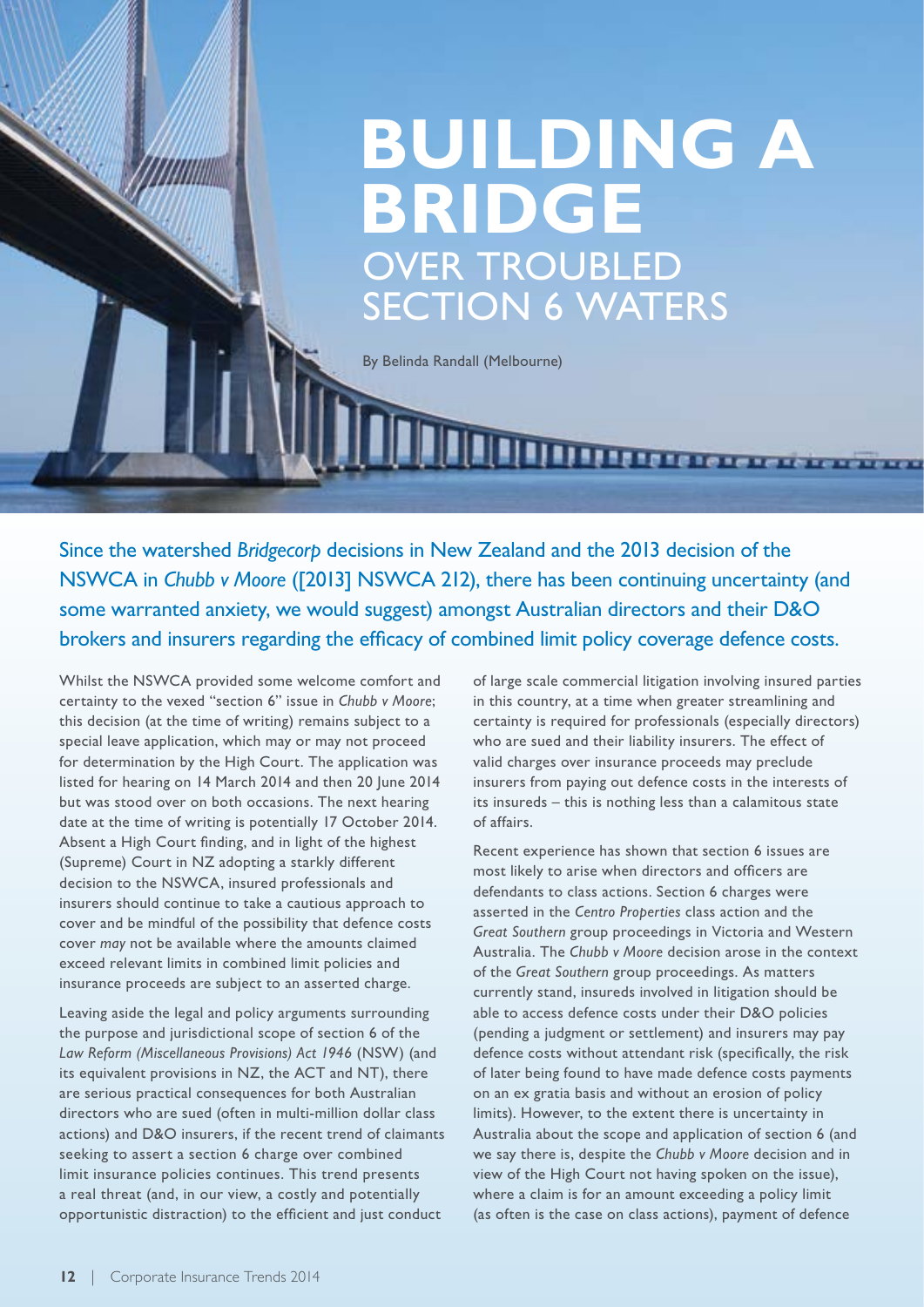costs will potentially be made at an insurer's risk of paying extra sums over the policy limit. This is an untenable situation for D&O (and PI) insurers and will likely affect the approach to the funding, conduct and resolution of class actions on grounds that may well be extraneous to the merits of each case. This is not, in our view, a constructive development in the conduct and resolution of financial lines disputes in this country.

The matters that were the subject of the decision in *Chubb v Moore* and the *Bridgecorp* decisions are of such significance to the current litigation and PI/D&O insurance landscape in Australia that, in our view, the High Court needs to rule upon them sooner rather than later, failing prompt legislative change (in each of NSW, ACT and NT), which would appear unlikely in the short term. The NSWCA remarked in *Chubb v Moore* that "*section 6 should be repealed altogether or completely redrafted in an intelligible form, so as to achieve the objects for which it was enacted*". There is much to be said for such an approach. Whilst the decision in *Chubb v Moore* should mean that there is no preclusion on insurers meeting reasonable defence costs of Australian directors under claims made policies, our prediction is that claimants will continue to assert charges over policy proceeds and pressure test the reach and authority of the NSWCA decision. The cost of purporting to assert a section 6 charge is minimal (only a letter is needed to put insurers on notice of a purported charge and no declaration from a court is required) and the potential benefit to be gained by claimants is, in our assessment, disproportionately great. In those circumstances, despite the grave ramifications for directors and D&O insurers, it can be expected that the section 6 "waters" will continue to be tested. In our view this derogates from the contractual rights between insured professionals and their insurers (and the primary commercial purpose and benefit of a D&O policy), and the ability of (particularly) directors and company officers to defend significant claims against them.

So, what should be done in the meantime to provide further certainty and comfort to directors, their insurers and brokers (who will need to carefully consider advice given to their clients)?

### **Key Contacts**



**Toby Barrie** Partner **T** +61 8 6467 6029 toby.barrie@dlapiper.com

**Jacques Jacobs** Partner **T** +61 2 9286 8284 jacques.jacobs@dlapiper.com

**f f** Insurers, in conjunction with **insureds and brokers, need to consider and proactively address the terms of current D&O and PI policies to deal with the risks created by the assertion of section 6 charges.** 

Specifically, insurers on risk in Australia and New Zealand need to be aware of the potential effects of a statutory charge and the differences that apply in these jurisdictions to defence costs advancement under combined limit liability policies.

We would argue that the potential minefield of issues and consequences caused by the assertion of section 6 charges over the proceeds of combined limit D&O policies are best avoided (or, at least, minimised) if directors' insurance arrangements are structured to provide for separate limits (or stand-alone coverage separate to D&O policies) for defence costs. Separate defence costs policies will advance defence costs in the event a statutory charge has attached to the D&O (or PI) policy.

**ff** This is not an issue that we see **as going away in the short term, if there is no High Court ruling on point. Further, there would appear to be an opportunity (and perhaps necessity) for the insurance, legal and corporate spheres to work together and lobby law makers to address the section 6 issue once and for all.** 



**Sophie Devitt** Partner **T** +61 7 3246 4058 sophie.devitt@dlapiper.com



**David Leggatt** Partner **T** +61 3 9274 5473 david.leggatt@dlapiper.com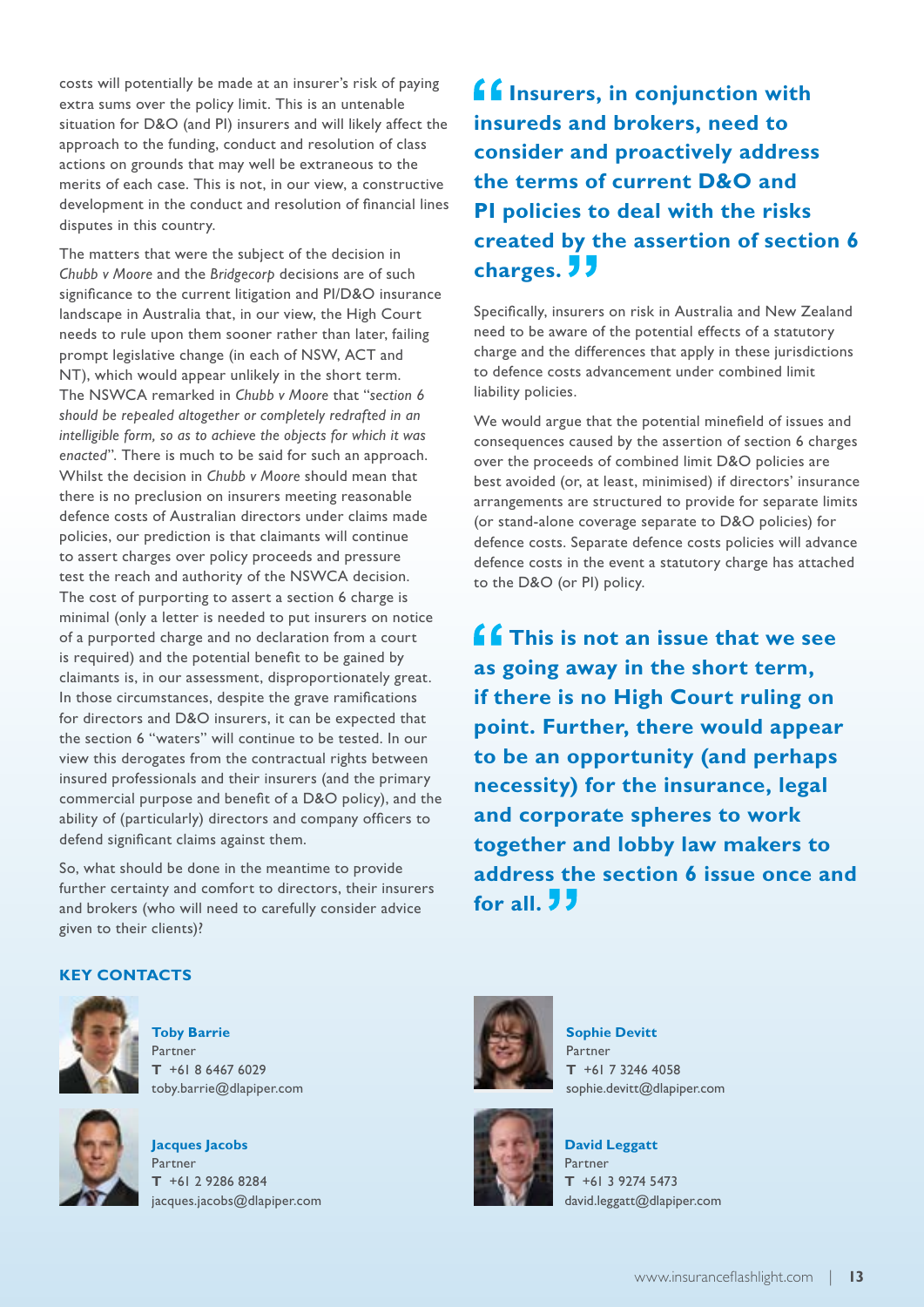# **Mitigating risk in M&A transactions in Australia**

By James McCarthy and James Morse (Sydney)

#### **Warranty & Indemnity Insurance**

Having acted on more global M&A deals than any other law firm since January 2005, DLA Piper has had significant first hand exposure to the global growth in the market for warranty and indemnity insurance (W&I Insurance).

In Australia, we have witnessed a significant growth in the capacity of the domestic market and a significant reduction in premiums to the extent that W&I Insurance is no longer a boutique product, but rather it is now the default risk allocation mechanism in private M&A transactions in Australia.

We expect this trend to continue well into the future and, on that basis, set out below a snapshot of common features/aspects, based on our experience across a broad range of matters.

#### **1. Acting for a Seller**

Where we act for a Seller, we often recommend the use of W&I Insurance as it allows our client to eliminate its long liability tail by exchanging a contingent future liability (where the amount and timing of the liability is unknown) for a present fixed insurance premium which can be allocated between the parties as part of the purchase price. Our clients find W&I Insurance particularly attractive where they are:

(a) in an auction process and want to increase the attractiveness of the target by offering reasonable warranties and indemnities, but where they do not want to assume the contingent liabilities associated with those warranties and indemnities;

- (b) seeking a clean exit from a transaction and want the sale proceeds to be free from any restrictions so that those funds can be used for future investments, to repay investors and/or to exit the industry or investment cleanly. In these circumstances, W&I Insurance eliminates the need for the Seller to:
	- (i) have a portion of the sale proceeds tied up in an escrow account or withheld under a retention arrangement to cover contingent liabilities where such amounts are usually significantly larger than the premium which is payable for W&I Insurance; or
	- (ii) provide a parent guarantee or a letter of credit.

In this scenario, we assist the Seller to engage with an insurance broker, to draft the appropriate W&I Insurance clauses in the Sale Agreement and to ensure that the W&I Policy is in place as at signing.

#### **2. Acting for a Buyer**

Where we act for a Buyer, our clients find W&I Insurance particularly attractive where they are:

- (a) having difficulty quantifying a particular risk associated with the Target and where the W&I Insurer has greater expertise in determining the present value of that future risk;
- (b) concerned about their ability to enforce the warranties and indemnities in the Sale Agreement because the Seller:
	- (iii) is distressed and there are doubts about the Seller's ability to satisfy a future warranty claim;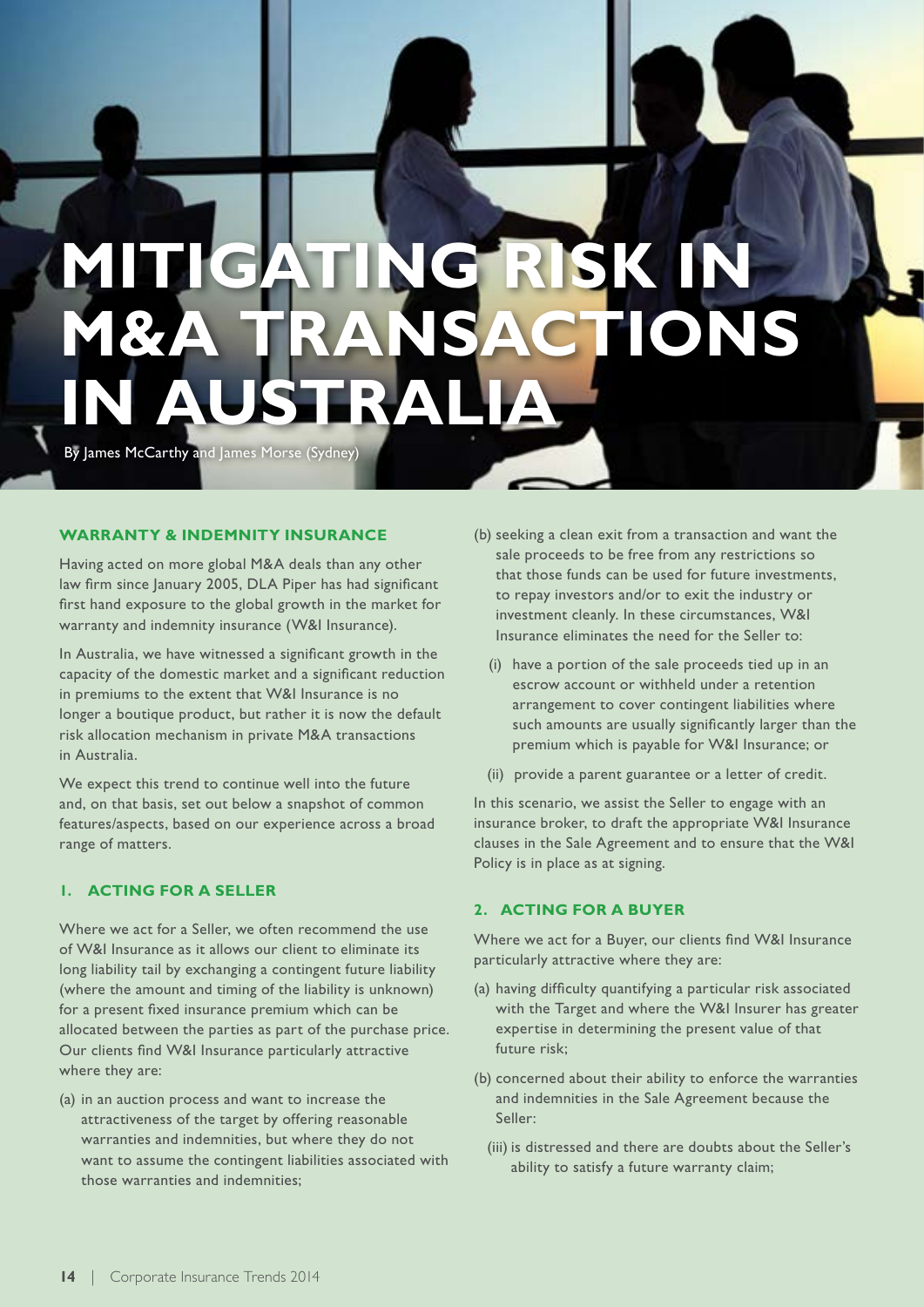

- (iv) is located in a different jurisdiction and difficult to enforce against;
- (v) has a significant proportion of its assets in the transaction; or
- (v) is likely to transfer the sale proceeds up the corporate tree or to an overseas parent,
- (c) acquiring a management team as part of the transaction and the Buyer does not want to run the risk of bringing a warranty claim which could harm the reputation of, or distract, the continuing managers;
- (d) in a competitive bid scenario and wishes to acquire a competitive edge by agreeing to a Sale Agreement with no escrow/retention; and
- (e) buying assets from a private equity Seller which is not comfortable in having a long liability tail but which may be willing to contribute to the costs of a Buyer-side W&I Insurance Policy.

In this scenario, we assist the Buyer in negotiating the responsibility for payment of the costs associated with the W&I Insurance, in drafting the W&I clause in the Sale Agreement, in working with the Insurer to get the Insurer comfortable with the risks associated with the transaction and in ensuring that a W&I Policy, which includes terms acceptable to the Buyer, is in place as at signing.

#### **3. Acting for an Insurer**

In addition to assisting our M&A clients through the process of obtaining W&I Insurance, we also have significant experience in acting for Insurers providing W&I Insurance. In this scenario, where we are not engaged by either party to an M&A deal, we are well placed to apply our M&A knowledge to assist the Insurer understand the nature of the risks associated with a particular M&A deal.

In this scenario, we are typically engaged by the Insurer a week or two from signing. We engage our corporate, tax and other specialist teams as required to review the transaction and diligence documents with a view to identifying key areas of risks for the Insurer. We then prepare a suite of questions to the Insured and, after obtaining answers to those questions, we prepare an analysis for the Insurer which describes the key risks facing the Insurer.

We then work with the Insurer to mitigate their risk, including in obtaining further disclosures from the Insured and in negotiating the scope of coverage of the W&I Policy. This negotiation typically focuses on exclusions, the appropriate definition of disclosure materials and deemed amendments to warranties.



**Jacques Jacobs** Partner **T** +61 2 9286 8284 jacques.jacobs@dlapiper.com



**Bryan Pointon** Partner **T** +61 2 9286 8464 bryan.pointon@dlapiper.com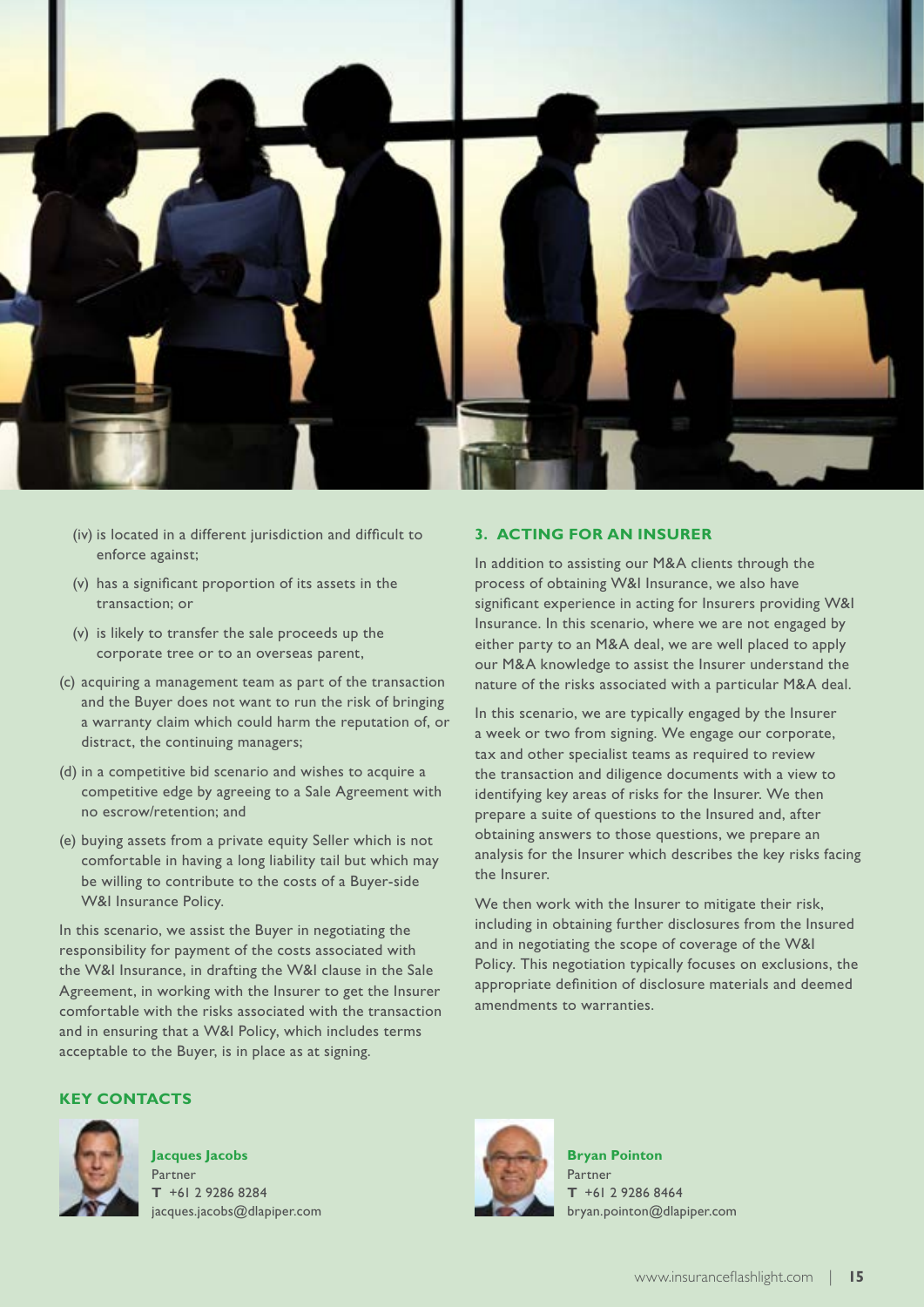# **ARBITRATIONS AN underwriting risks**

**how well do you know your Insured's agreements?**

By Claire Martin and Richard Edwards (Perth)

In the construction industry it is common for parties to agree to refer any disputes arising under the contract to arbitration. Insurers should consider the consequence of these agreements when assessing a client's risk profile as not all arbitration agreements are equal.

**<u>f</u>** Decisions taken on the terms **of an arbitration agreement can have a profound effect on a party's substantive rights and the ultimate outcome of a dispute.** 

A valid arbitration agreement is one where the parties agree to submit to the jurisdiction of the appointed arbitral tribunal, to the exclusion of the courts, except for limited matters. The agreement generally covers issues such as the law that will be applied, the procedural rules to be followed (including the appointment of the tribunal), the seat and venue for the arbitration, whether arbitrators can be removed or replaced, whether appeals are permitted and whether parties can claim their costs. Decisions taken on these issues can have a profound effect on a party's substantive rights and the ultimate outcome of the dispute.

#### **Choice of law**

Agreements normally provide that any disputes will be determined in accordance with the law (including legislation) in force in the place where the contract is made. In Australia, the Commonwealth, States and Territories have in place legislation that gives effect to the UNCITRAL Model Law on Arbitration. In Western Australia, for example, the *Commercial Arbitration Act 2012*  (WA) governs arbitrations between parties resident in

WA. If there is no agreement on the law to be applied, then private international choice of law rules apply. This can be messy when parties contract in different countries.

#### **Choice of rules**

The choice of procedural rules can have a profound influence on a party's substantive rights. They can influence which arbitrators are appointed, what language is to be used, whether pleadings are used, what document disclosure (if any) is given, what process is adopted for expert and factual witness evidence, the duration of the arbitral process and the time given to each party to present its case. For example, the Hong Kong International Arbitration Centre Administered Arbitration Rules 2013, allow for parties to be joined to an arbitration  $-$  a concept that is seen by many as novel.

#### **The arbitration seat and venue**

The selection of the seat of the arbitration is significant as it normally determines the law governing the arbitration procedure and the involvement which the courts exercising supervisory jurisdiction over the arbitration will have. The seat may also dictate the procedure and laws applying to the enforcement of the arbitration award. Insurers should be aware of the Insured's choice of seat as other jurisdictions, outside of Australia, can vary significantly in terms of the authority of the local courts to intervene in the arbitration.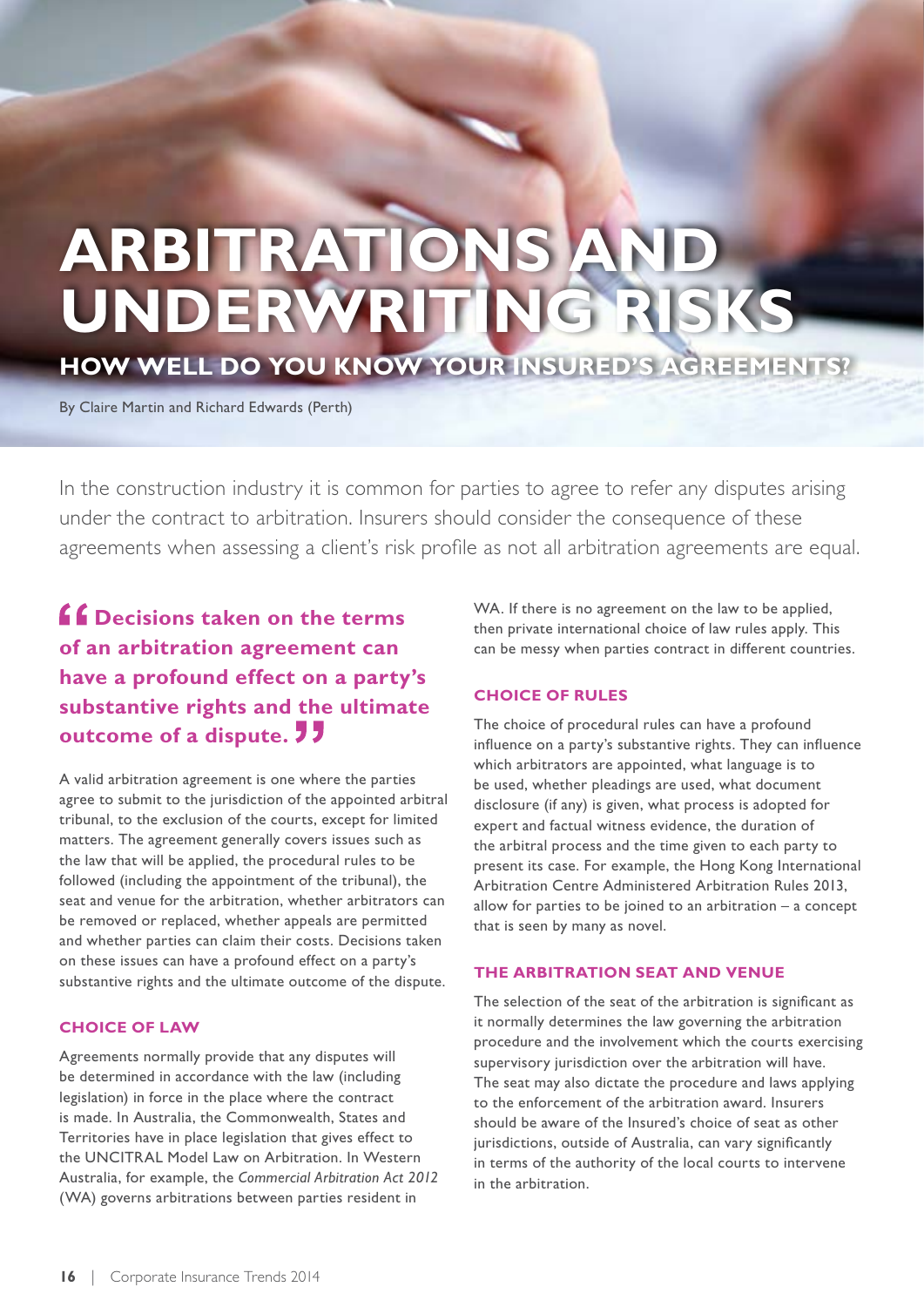The selection of the venue is the location where the hearing is to take place. The seat of arbitration and the venue of the arbitration are not required to be the same location. However, choosing a venue without allocating a seat will generally indicate that the parties intended the law governing the jurisdiction where the arbitration is being held to also govern the arbitration procedure.

#### **Removal or replacement of arbitrators**

In general, the parties to an arbitration agreement may appoint as many arbitrators as they want, or whoever they please, to arbitrate their dispute. If the parties choose an incompetent, unsuitable or unfit person they are free to do so. Unless the parties agree to reconstitute the tribunal, there is little that a party can do to remove an arbitrator once appointed. If the parties cannot agree on an arbitrator then the appointing authority nominated under the agreement will appoint an arbitrator. The arbitrator appointed by the authority may not have the desired set of legal skills to deal with the dispute.

Under the Commercial Arbitration Acts, a party can apply to the court to remove an arbitrator for misconduct, undue influence or unfitness. This remedy will be granted

only where there has been or will be "real dereliction of duty" on the part of the arbitrator such that it is clear that the arbitration cannot properly proceed to award.

Mere procedural errors by the arbitrator are insufficient to warrant removal. If the arbitrator is not, or may not be, impartial, and the party was not aware of this fact before the arbitrator was appointed, a party may challenge the grounds of the appointment before a court on grounds of misconduct.

#### **Limited rights of appeal**

The statutory regimes governing arbitration disputes in Australia provide for very limited rights of appeal from an arbitrator's decision. That means there is no real opportunity to correct what one party may feel is an erroneous arbitration decision. The courts are also mindful to make decisions in relation to arbitration disputes in a way which promotes the legislative intention of the Commercial Arbitration Acts, namely to facilitate the fair and final resolution of commercial disputes by impartial arbitral tribunals without unnecessary delay or expense. Allowing the parties recourse to judicial means of relief is contrary to this legislative intention.

#### **Other considerations**

In addition to considering those usual matters that arise in each arbitration agreement, insurers should also consider the following:

- If arbitration is compulsory the parties will be forced to resolve the dispute by arbitration even when one of the parties no longer wants to resolve a dispute by arbitration.
- Discovery (if allowed at all) may be limited with arbitration and crucial documents may not be produced, where as they would be required to be in litigation.
- If a relatively small sum of money is in dispute the arbitrator's fees and other arbitration costs (hearing venue hire, transcript, travel) may make arbitration uneconomical.
- Rules of evidence may prevent evidence from being admissible in a Court, however, an arbitrator may consider that evidence where the rules of evidence do not apply. Therefore, an arbitrator's decision may be based on evidence that a judge would not consider at trial.
- Generally arbitrators are required to follow the law of the jurisdiction which the parties have agreed will apply to the dispute. However, the degree to which the arbitrator is required to follow the law as opposed to exercising his or her own discretion is unclear. Sometimes arbitrators may consider the fairness of the respective parties' positions in preference to a strict application of the law. This may result in a less favourable outcome for a party that has a clear legal entitlement or defence.

#### **Key Contacts**



**James Berg** Partner **T** +61 2 9286 8193 james.berg@dlapiper.com



**Lindsay Joyce** Partner **T** +61 2 9286 8273 lindsay.joyce@dlapiper.com



**Richard Edwards** Partner **T** +61 8 6467 6244 richard.edwards@dlapiper.com



**Cameron Maclean**

Partner **T** +61 8 6467 6013 cameron.maclean@dlapiper.com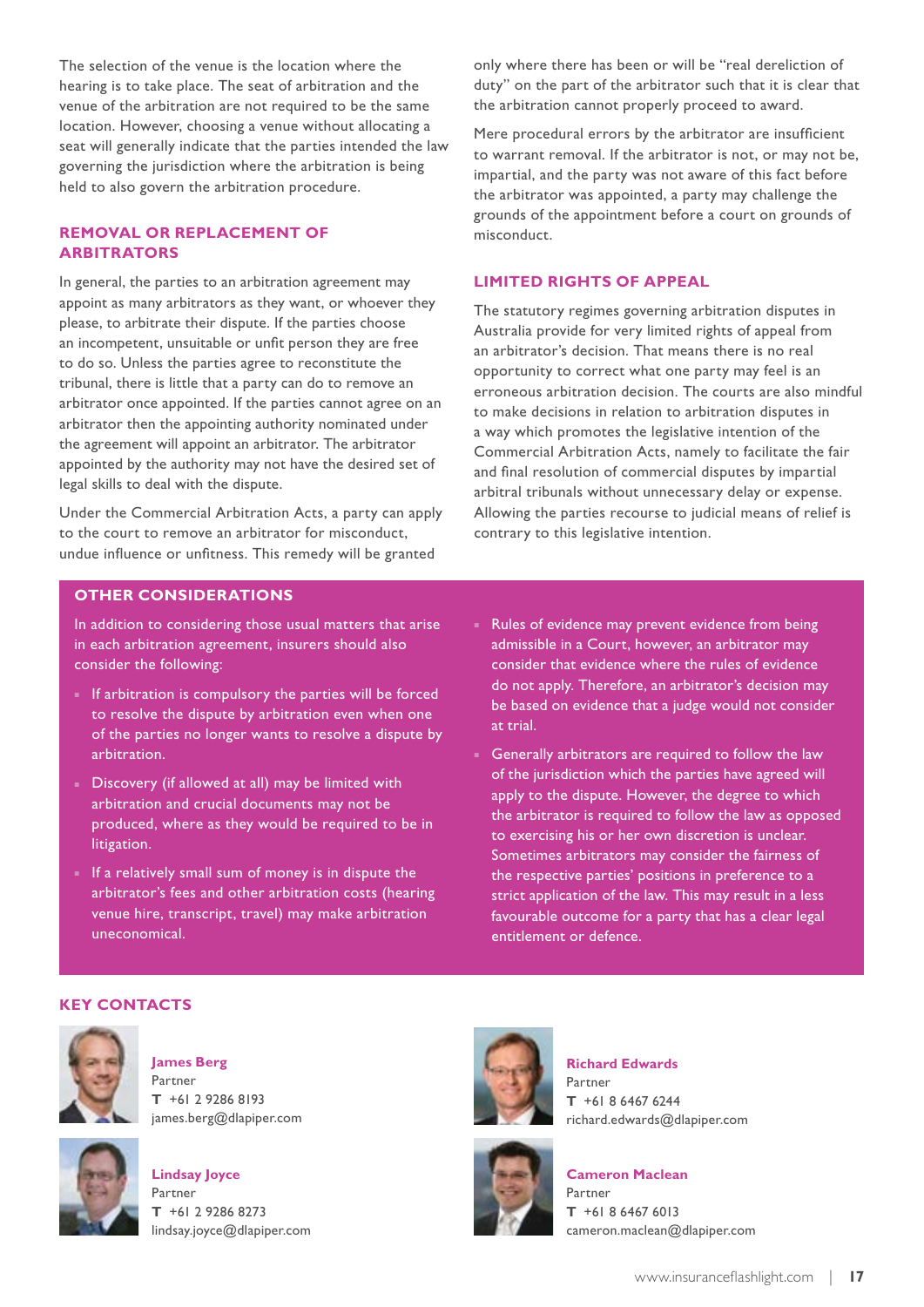### **KEY INSURANCE CONTACTS**

#### **joint INSURANCE SECTOR LEADERs – AUSTRALIA**



**John Goulios** Partner **T** +65 6512 9517 **M** +61 416 176 279 or +65 91 875 245 john.goulios@dlapiper.com



**Samantha O'Brien** Partner **T** +61 7 3246 4122 **M** +61 414 906 224 samantha.obrien@dlapiper.com

#### **BRISBANE**



**Paul Baxter** Partner **T** +61 7 3246 4093 paul.baxter@dlapiper.com



**Drew Castley** Partner **T** +61 7 3246 4097 drew.castley@dlapiper.com



**Sophie Devitt** Partner **T** +61 7 3246 4058 sophie.devitt@dlapiper.com

#### **canberra**



#### **Catherine Power**

Partner **T** +61 2 6201 3411 catherine.power@dlapiper.com

#### **MELBOURNE**



**David Leggatt** Partner **T** +61 3 9274 5473 david.leggatt@dlapiper.com



**Michael Regos** Partner **T** +61 3 9274 5437 michael.regos@dlapiper.com



**Kieran O'Brien** Partner **T** +61 3 9274 5912 kieran.obrien@dlapiper.com



**David Randazzo** Partner **T** +61 3 9274 5482 david.randazzo@dlapiper.com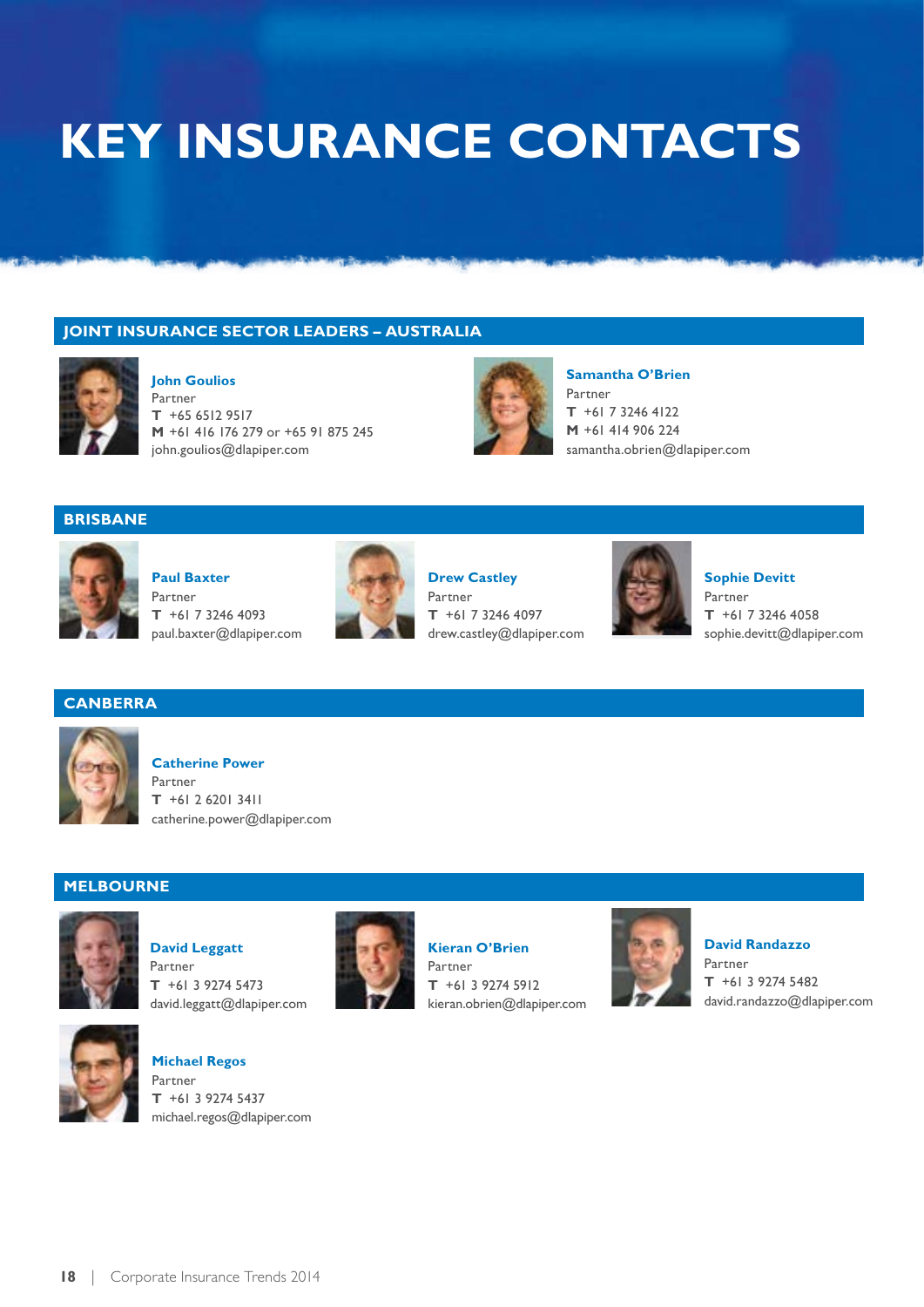#### **PERTH**



**Toby Barrie** Partner **T** +61 8 6467 6029 toby.barrie@dlapiper.com



**Mark Williams** Partner **T** +61 8 6467 6015 mark.williams@dlapiper.com



**Richard Edwards** Partner **T** +61 8 6467 6244 richard.edwards@ dlapiper.com



**Cameron Maclean** Partner **T** +61 8 6467 6013 cameron.maclean@ dlapiper.com

#### **SYDNEY**



**Russell Adams** Partner **T** +61 2 9286 8259 russell.adams@dlapiper.com



**Lindsay Joyce** Partner **T** +61 2 9286 8273 lindsay.joyce@dlapiper.com



**James Berg** Partner **T** +61 2 9286 8193 james.berg@dlapiper.com



**Samantha Kelly** Partner



**Jacques Jacobs** Partner **T** +61 2 9286 8284 jacques.jacobs@dlapiper.com